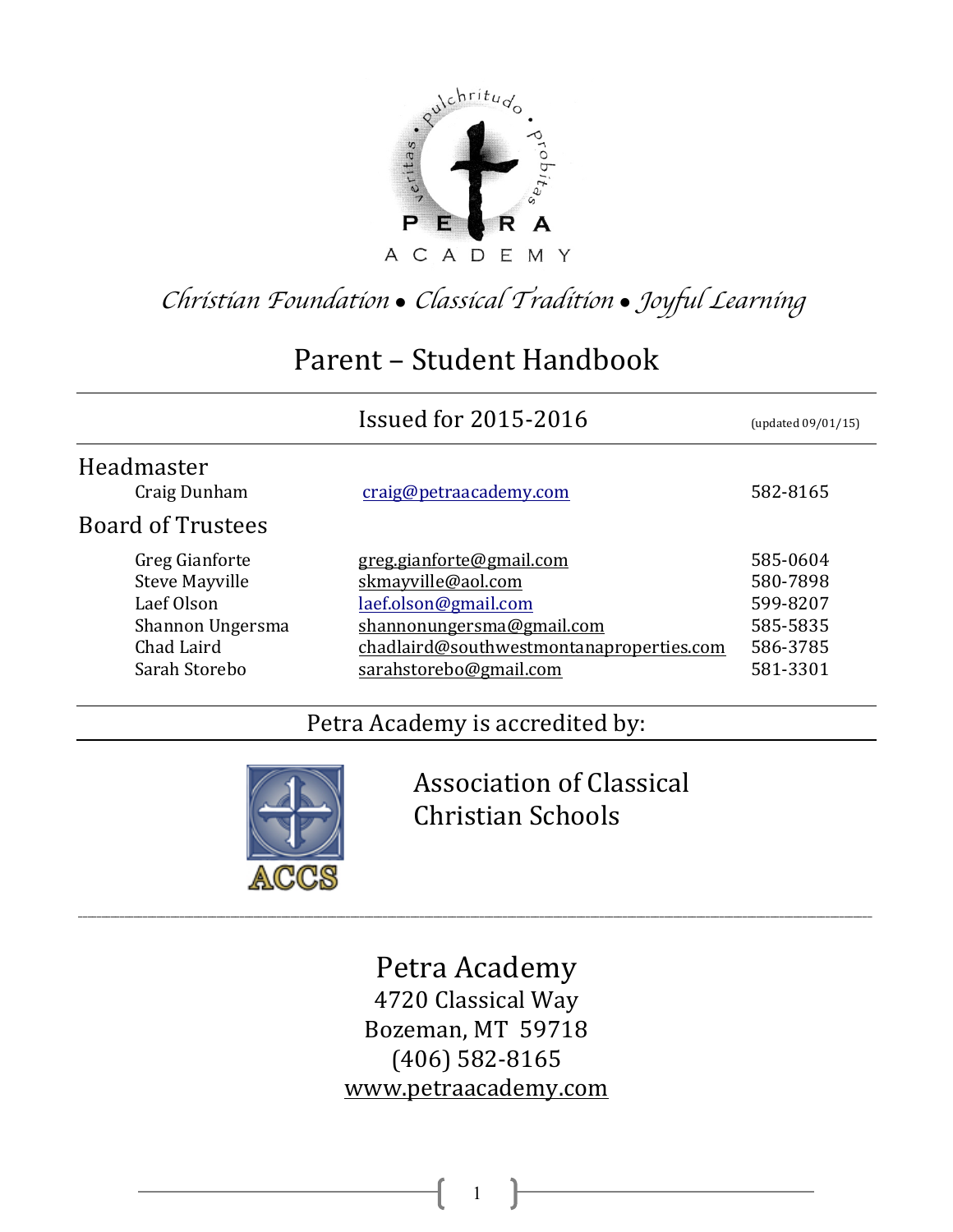# TABLE OF CONTENTS

| 1.1 |       |  |
|-----|-------|--|
| 1.2 |       |  |
| 1.3 |       |  |
| 1.4 |       |  |
| 1.5 |       |  |
| 1.6 |       |  |
| 1.7 |       |  |
|     |       |  |
| 2.1 |       |  |
| 2.2 |       |  |
|     |       |  |
|     |       |  |
|     | 3.1.1 |  |
|     | 3.1.2 |  |
|     | 3.1.3 |  |
|     | 3.1.4 |  |
|     |       |  |
|     | 3.2.1 |  |
|     | 3.2.2 |  |
|     | 3.2.3 |  |
|     | 3.2.4 |  |
|     |       |  |
|     | 3.3.1 |  |
|     | 3.3.2 |  |
|     | 3.3.3 |  |
| 4.  |       |  |
| 4.1 |       |  |
| 4.2 |       |  |
| 4.3 |       |  |
| 4.4 |       |  |
| 4.5 |       |  |
| 4.6 |       |  |
| 5.  |       |  |
| 5.1 |       |  |
| 5.2 |       |  |
| 5.3 |       |  |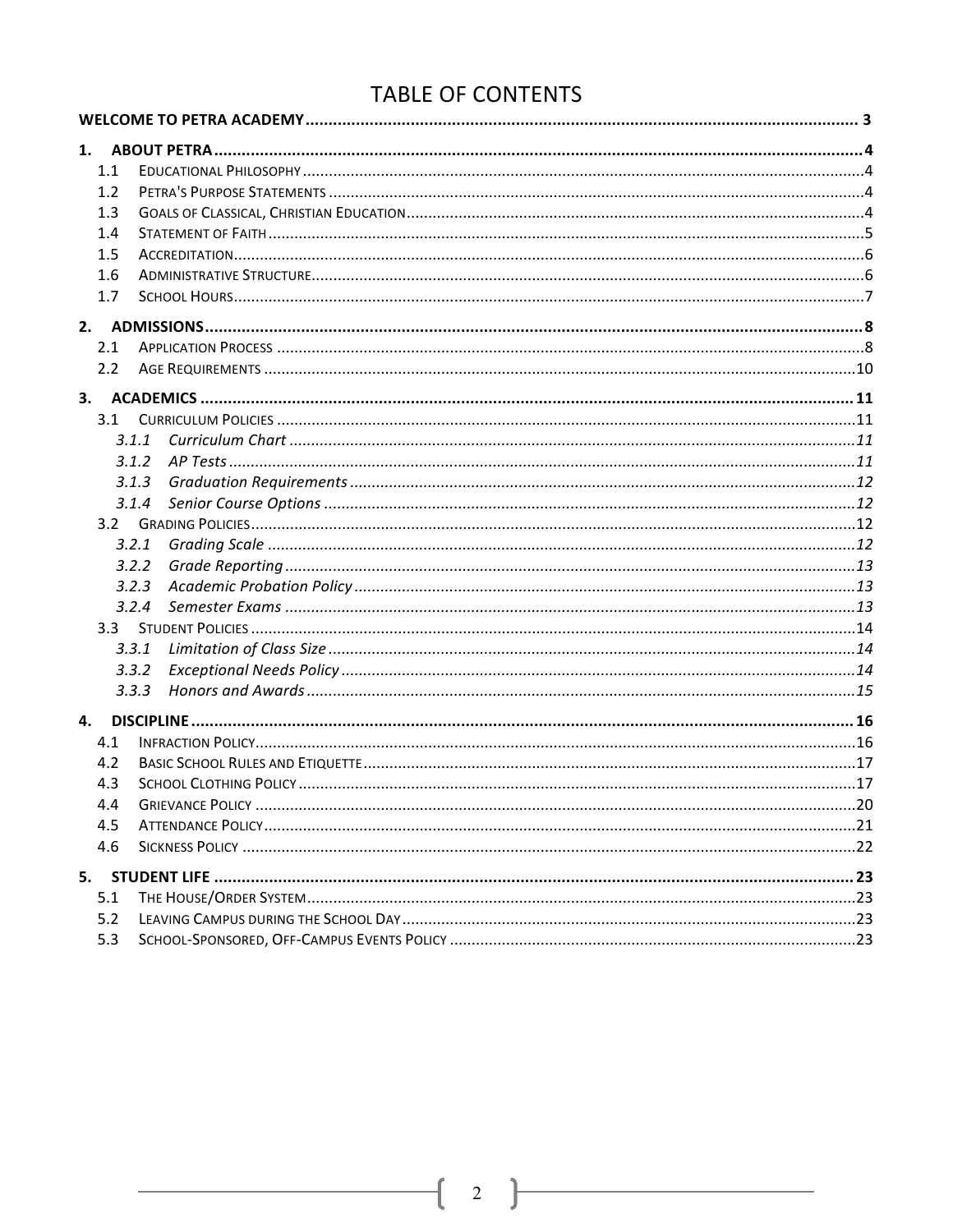

Dear Parents and Students,

Petra Academy was established in 1995 as a Christ-centered school committed to providing a classical and biblically-based education. Now heading into our  $20<sup>th</sup>$  year, Petra has grown tremendously, but still strives to be faithful to our vision of seeing students prepared to live purposeful, godly lives.

The name "Petra" is Greek for "little rock" and was taken from Matthew 16:18. Like Peter, we want to be faithful in confessing and honoring Christ in every aspect of our life together. But also like Peter, we are a "work in progress" who continues to need adjustment and grace. Our newly reiterated statement of mission speaks of our heart in the matter:

**Recognizing our need for God's grace**, Petra Academy strives to awaken love and wonder *in* our students by teaching them to observe with humility, think with reason, and articulate with charity for the flourishing of humanity and **the renown of Jesus the Christ**.

As I hope you notice, we begin and end with the Gospel, for it is the only hope we have of fulfilling God's purposes for Petra Academy. Toward that fulfillment, we ask for and appreciate your prayers  $-$  both now and throughout the school year  $-$  as we lift your family up to the Lord as well.

I know that few of us enjoy reading handbooks, but we've tried to put the hard work in to make ours as informative and useful as possible. As we do each year, we've updated some policies and tried to streamline our expression of them, so thanks for your faithful review.

Sincerely,

raig Dunham

Craig Dunham Headmaster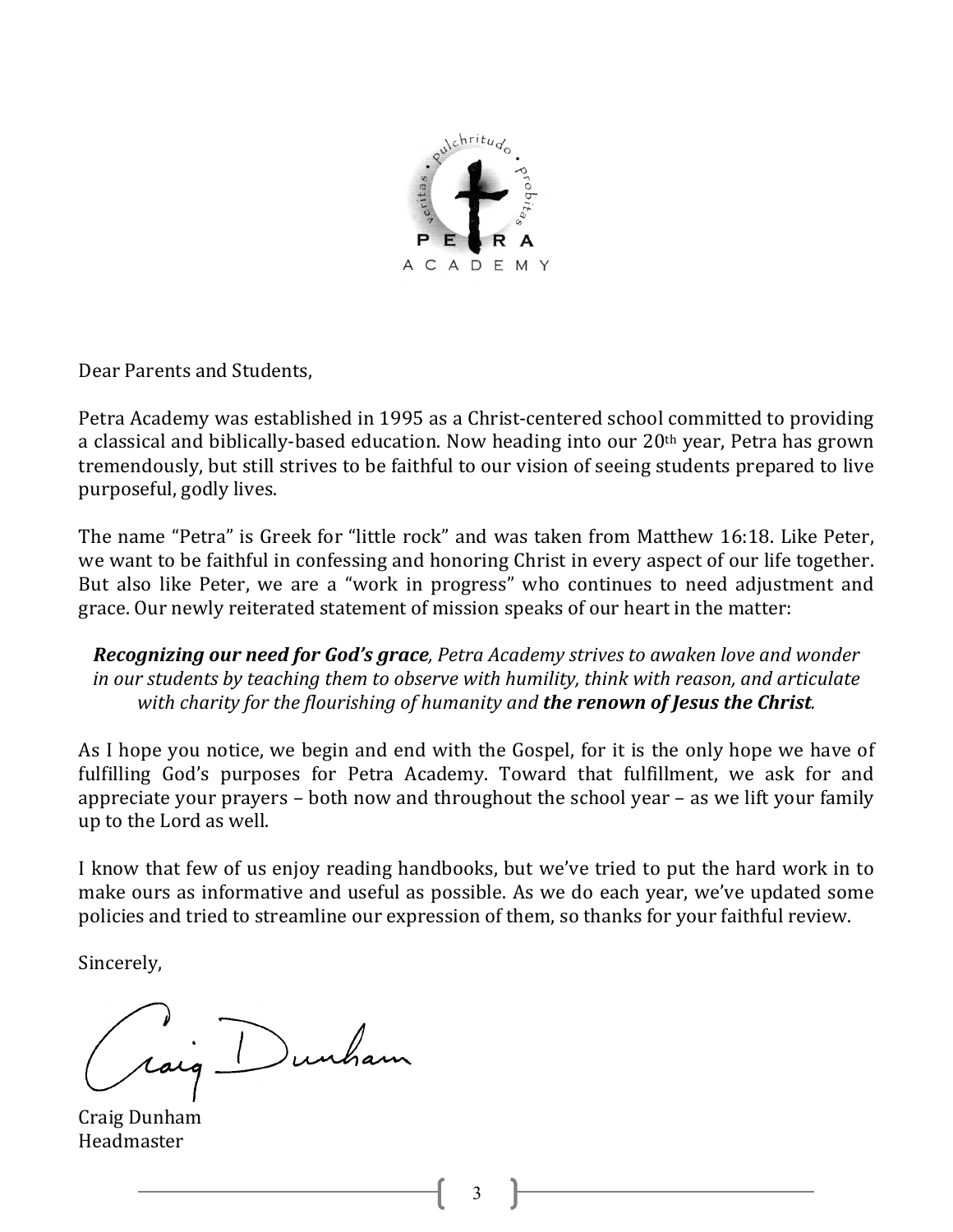# **1. ABOUT PETRA**

### **1.1 Educational Philosophy**

Petra's educational philosophy is based on the following biblical principles:

**authority—**Parents are given the authority and responsibility, in Scripture, to raise their children "in the discipline and instruction of the Lord." Our authority is parentally delegated and is directed toward the same goal.

**coherence—**Both creation and redemption preclude a piecemeal approach to the academic disciplines: they each reveal their Creator and are necessarily then interrelated.

**Christocentric—**As Creator and Redeemer, Christ is the grand Topic.

### **1.2 Petra's Purpose Statements**

Vision (what we see): Students prepared to live purposeful, godly lives.

Mission (what we do): Recognizing our need for God's grace, Petra Academy strives to awaken love and wonder in our students by teaching them to observe with humility, think with reason, and articulate with charity for the flourishing of humanity and the renown of Jesus the Christ.

We want to see our **students** equipped with the "tools of learning" that will prepare them not only for further studies in college and in a wide range of vocations, but for living full and exuberant lives that take great delight in all God's works. But more than that, we long to see our students, so equipped, to give themselves to a hurting world, to be those "who will hold on to Christ firmly with one hand and reach out the other, with wit and skill and cheerfulness, with compassion and sorrow and tenderness, to the places where our world is in pain" (N.T. Wright, *For All God's Worth*).

We desire that our **faculty** exemplify the pursuit we envision for our students: that they are diligent and eager about what they teach, always learning themselves, and loving their students in Christ's love. We want them to have a clear understanding of classical education, both in its application in their classroom and how their work fits into the whole.

As a school that bases its mandate from parental authority, we want to welcome the presence of **parents** at our school and in the classrooms. We want to be responsive to the concerns of parents within the parameters of the school's mission. We desire and need parents to share a sense of responsibility for the school, to be enthusiastically involved and supportive.

We want to be supportive of our local **community**, above reproach in our business dealings and engaged in community activities. Particularly, in the body of Christ, we long to exemplify our unity in Christ that transcends the diversity of our backgrounds.

 $\begin{bmatrix} 4 \end{bmatrix}$ 

### **1.3 Goals of Classical, Christian Education**

Christ-Centered: In all its levels, programs, and teaching, Petra Academy seeks to: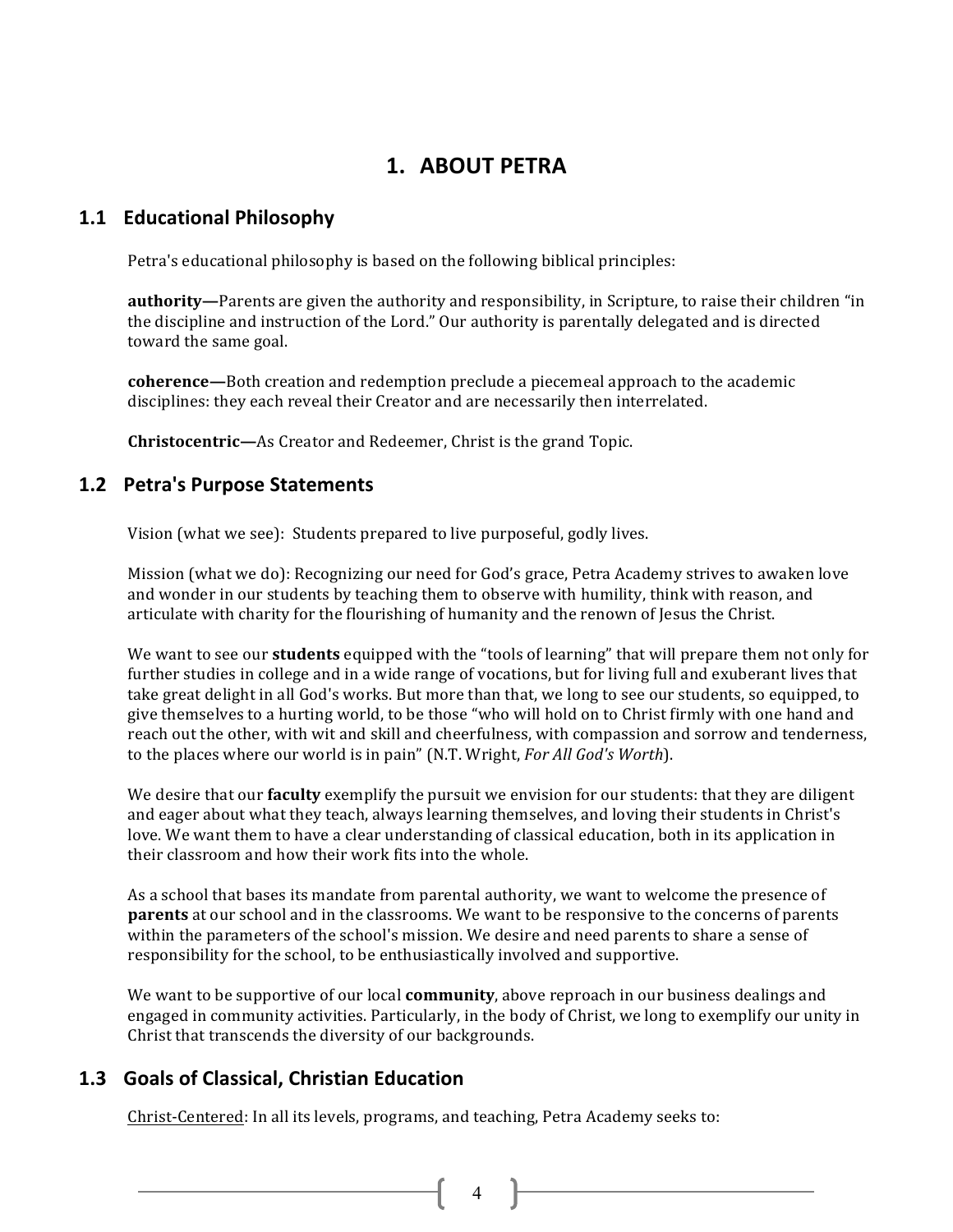- A. Teach all subjects as parts of an integrated whole with the Scriptures at the center (2 Timothy 3:16-17).
- B. Provide a clear model of the biblical Christian life through our staff and board. This model is summed-up, by our Lord, as love for God and our neighbor (Matthew 22:37-40).
- C. Encourage every child to begin and develop her or his relationship with God the Father through Jesus Christ (Matthew 28: 18-20, Matthew 19: 13-15).

Classical: In all its levels, programs, and teaching, Petra Academy seeks to:

- A. Emphasize grammar, logic, and rhetoric in all subjects (see definitions below).
- B. Encourage every student to develop a love for learning and live up to his or her academic potential.
- C. Provide an orderly atmosphere conducive to the attainment of the above goals.

#### **Definitions:**

- A. *Grammar*—the fundamental rules of each subject
- B. Logic—the ordered relationship of the particulars in each subject
- C. *Rhetoric*—how the grammar and logic of each subject may be clearly expressed

### **1.4 Statement of Faith**

Petra Academy is committed to the authority of Scripture as the Rule of Faith (2 Tim. 3:16-17; 2 Pe. 3:15-16). We believe that the primary tenets of the Christian faith are clearly taught in the Bible; moreover, Christians throughout the two-thousand year history of the Church have held these primary tenets as definitive of that which distinguishes orthodox Christianity from cults or other religions. These tenets will be affirmed in various ways throughout all grade levels as they are considered primary doctrines that unite the body of Christ. We recognize that genuine Christians have differences over non-primary doctrines; when such doctrines arise, students will be referred back to their families and churches for final authority.

As a summation of the "primary tenets" of the Christian faith, we use the Apostles' Creed as a creed that we did not create, but rather comes to us from those who preceded us in the Faith. Students at Petra will also become acquainted with the Nicene Creed and portions of the Westminster Confession of Faith and the Heidelberg Catechism, which affirm the primacy and inerrancy of Scripture (2 Tim. 3:16-17), the depravity of man (Ps. 14; Rom. 3:23), and that salvation is received by faith alone in God's grace (Eph. 2:8-9) given through the sacrificial death of Jesus Christ (Heb. 2:14-17).

# **The Apostles' Creed**

I believe in God the Father Almighty, Maker of heaven and earth.

I believe in Jesus Christ, His only Son, our Lord, who was conceived by the Holy Spirit, and born of the virgin Mary. He suffered under Pontius Pilate. was crucified, died, and was buried; He descended into hell. The third day He rose again from the dead. He ascended into heaven and is seated at the right hand of God the Father Almighty. From there He will come to judge the living and the dead.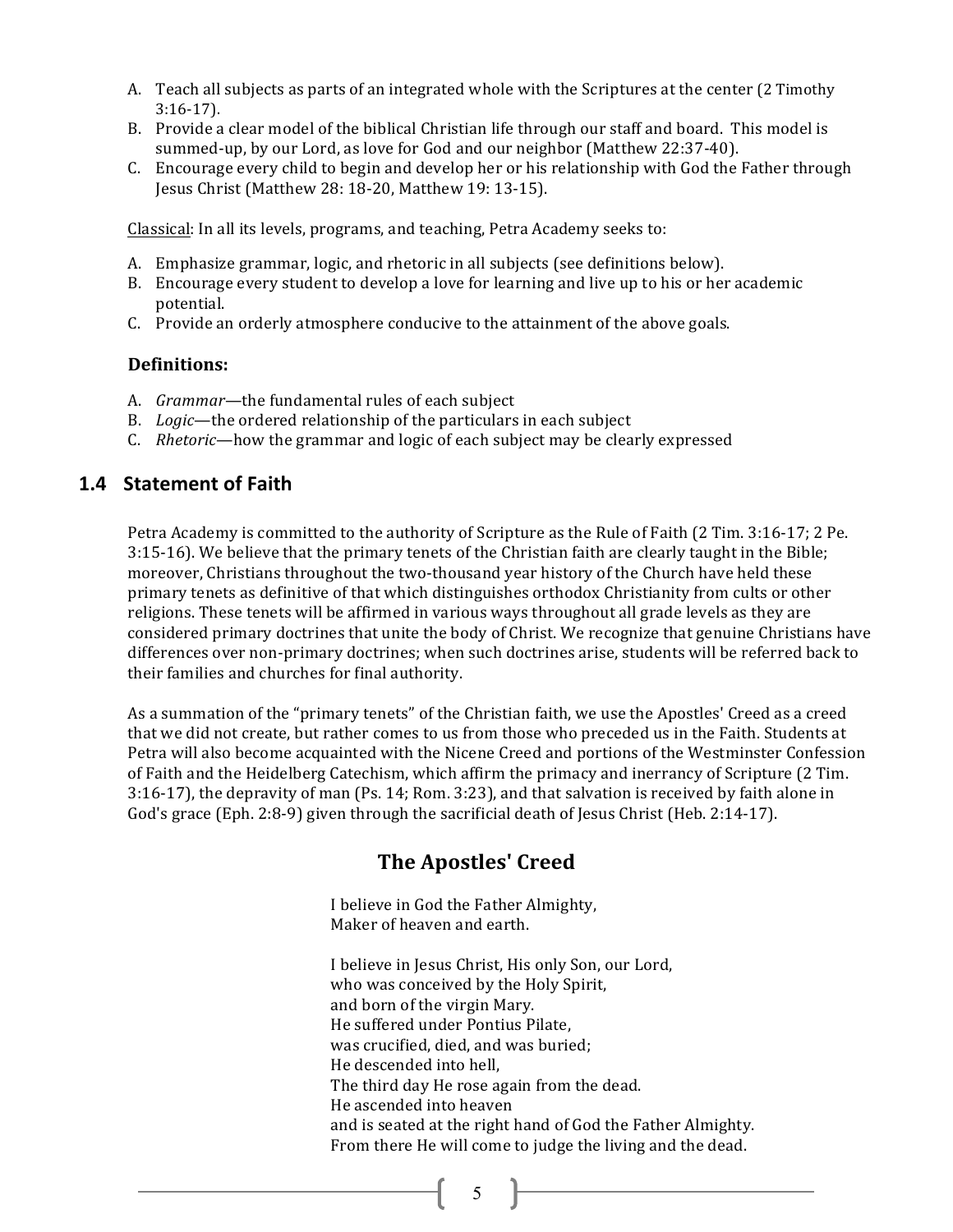I believe in the Holy Spirit, the holy \*catholic church, (\*universal) the communion of saints, the forgiveness of sins, the resurrection of the body, and the life everlasting. Amen.

#### **Statement of Final Authority for Matters of Belief and Conduct**

Our statement of faith does not exhaust the extent of our beliefs. The Bible itself, as the inspired and infallible Word of God that speaks with final authority concerning truth, morality, and the proper conduct of mankind, is the sole and final source of all that we believe  $(2 \text{ Tim } 3:16; 2 \text{ Pe } 3:16)$ . For purposes of Petra Academy's faith, doctrine, practice, policy, and discipline, our Board of Directors is Petra Academy's final interpretive authority on the Bible's meaning and application. When the Board enacts its interpretive authority, it will also carefully consider the teaching and traditions of the historical Christian church.

#### **Statement of Sanctity of Human Life**

We believe that all human life is sacred and created by God in His image. Human life is of inestimable worth in all its dimensions, including pre-born babies, the aged, the physically or mentally challenged, and every other stage or condition from conception through natural death. We are therefore called to defend, protect, and value all human life (Ps. 139).

#### **Statement of Position on Sexuality**

As representatives of Christ and of His Church (2 Cor. 5:18-20), the Petra Academy Board, administration, and staff strive to live out the beliefs that all persons are created in the image of God  $(Gen. 1:27)$  and must therefore be treated with love and respect  $(Matt. 22:39)$ . All persons have fallen short of the glory of God (Rom. 3:23) and need to be restored in Christ to a right relationship with God  $(1$  Cor. 6:9-11), which is the foundation of spiritual, emotional, and sexual well-being. In recognizing God's revealed truth and love, we must strive to become vehicles of God's grace among those we meet, recognizing that God is the one who effects change, and that transformation is an experience between God and an individual  $(2 \text{ Cor. } 5:17)$ .

### **1.5 Accreditation**

Petra Academy is accredited by the Association of Classical and Christian Schools (ACCS).

#### **1.6 Administrative Structure**

Petra Academy, Inc., is a private, non-profit corporation registered as such with the State of Montana.

Petra Academy Board of Directors consists of board-elected members. There are four permanent members and three parent representatives (elected to two-year terms) on the current Board. Operational guidelines and responsibilities of the school board are presented in the Petra Academy Corporate By-Laws. Parents interested in serving a two-year term as a parent representative are encouraged to communicate their interest to the headmaster during September in the year which they wish to be considered for the position.

The Headmaster is appointed and hired by the school board to oversee the day-to-day operations of the School and to provide timely information to the Board regarding long-term curriculum, school policies, budgeting, and facilities planning.

 $\begin{bmatrix} 6 \end{bmatrix}$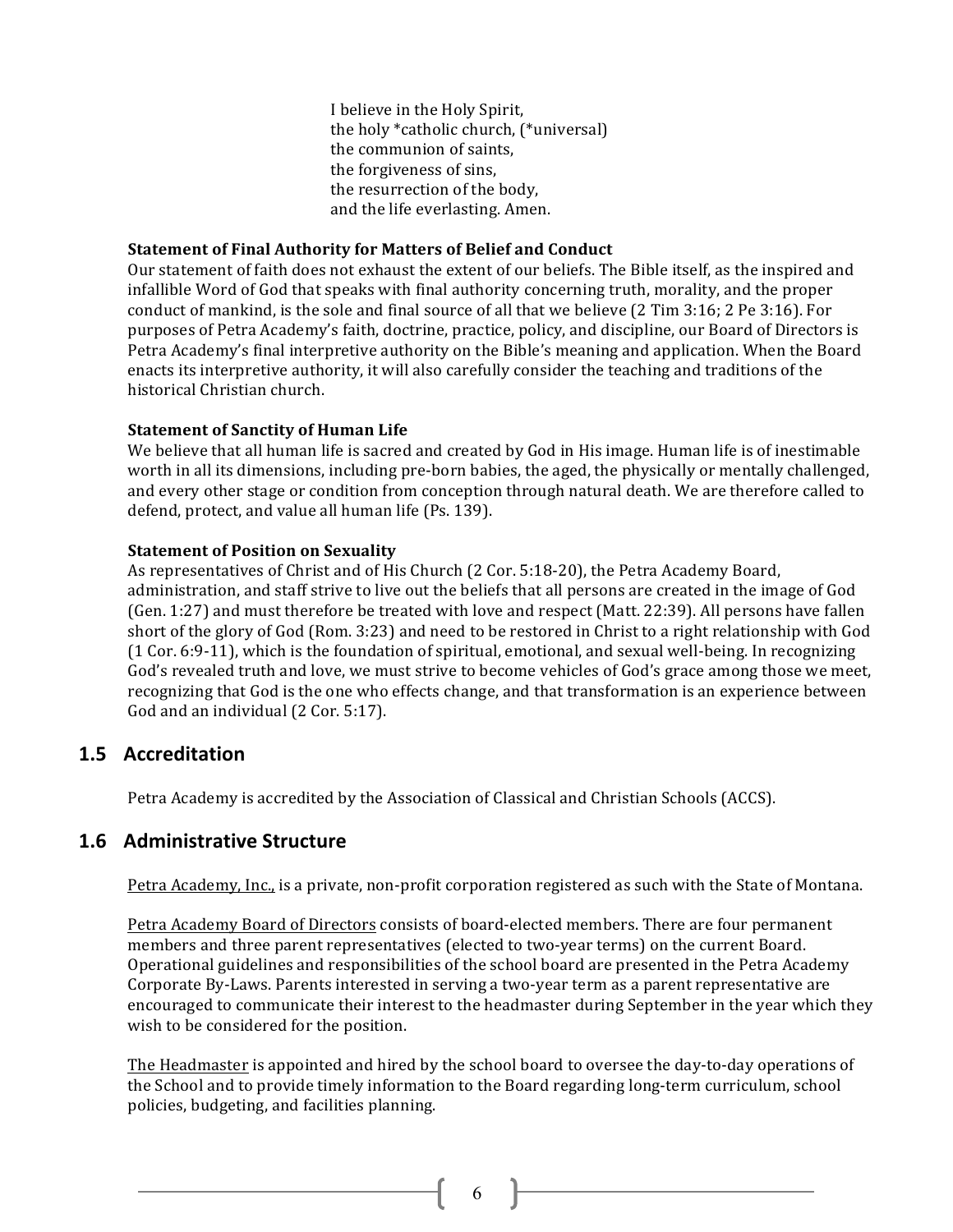The Academic Dean is appointed and hired by the school board to ensure that the content of our curricula is consistent with our educational philosophy and vision statement. With the headmaster, the academic dean is to encourage our teachers to maintain goals and methodologies consistent with that same standard. The academic dean reports to the headmaster.

The Operations Manager is appointed and hired by the school board to oversee and administer the business and facility functions of the school in such a way that will enhance the school's mission and its relationships within and outside of the Petra community. The operations manager reports to the headmaster.

The Grammar Principal is appointed and hired by the school board for direct oversight of the Grammar School. The grammar principal reports to the headmaster.

### **1.7 School Hours**

School will officially start on Tuesday, September 8, at  $8:20$  a.m.  $(7th-12th)$  and  $8:30$  a.m.  $(K4-6th)$ . So we can provide the best welcome possible to all students, doors will not open until 8 a.m. Students should be picked up each school day between 3:30-3:45 each afternoon. Unless you have made arrangements with the Headmaster, please do not drop off students before 8 a.m. or pick up your student after 3:45 p.m.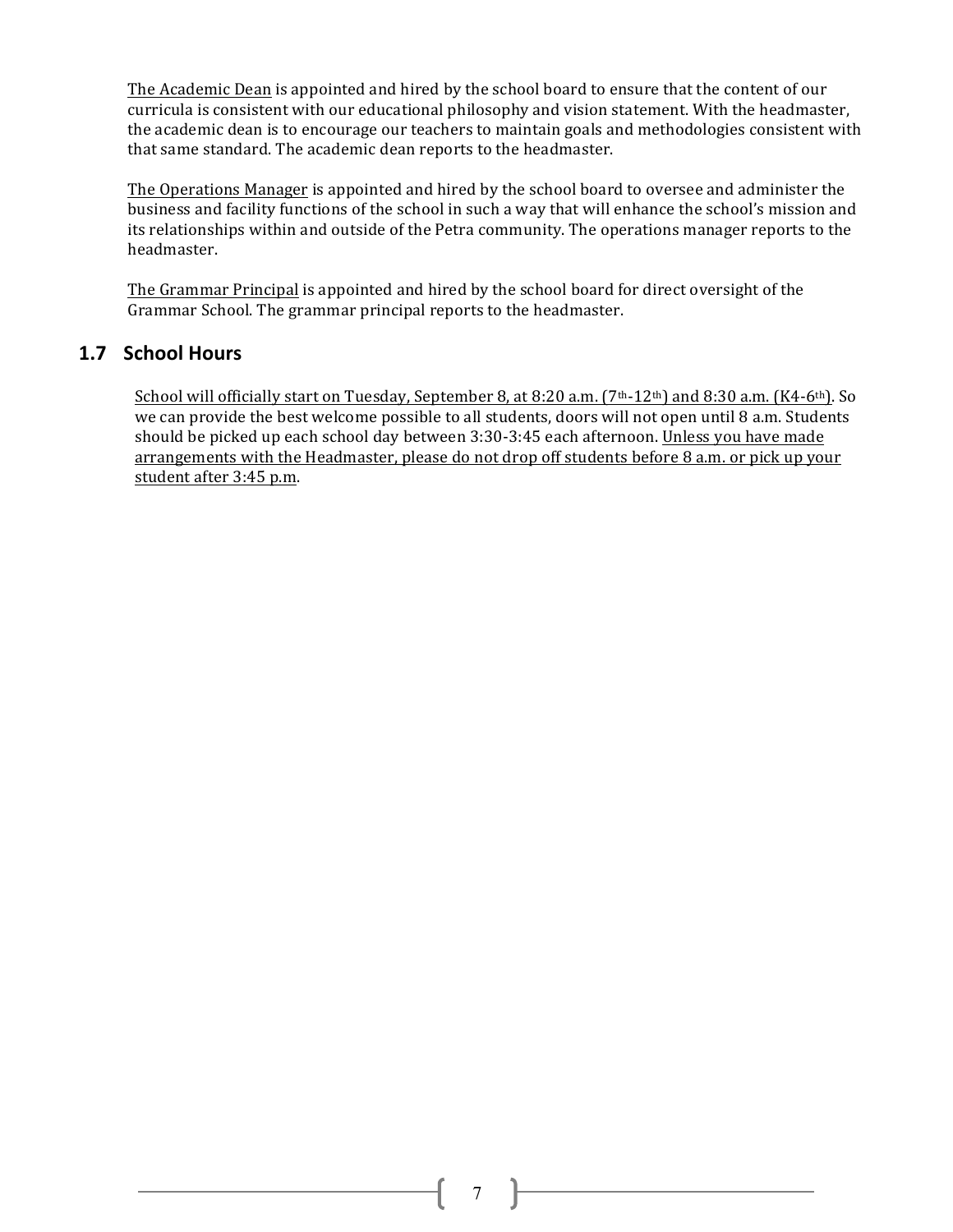# **2. ADMISSIONS**

Petra Academy is committed to the vision of Christ-centered classical education. We eagerly seek to assist parents in their God-given role to educate their children in the high standard that such a vision demands. Our admissions process is designed to help both parents and the administration of Petra Academy know whether we are a good fit for the applicant. For that purpose, the application process is intended as an exchange of information between school and parent, so both school and parents can make the best, informed decision for the interest of the applicant.

### **2.1 Application Process**

- 1. **Enrollment Application** The Enrollment Application must be submitted on or before the initial interview. The enrollment application is available on our website (petraacademy.com) or can be obtained from our school office. The following documentation must be submitted along with the enrollment application:
	- Most recent achievement test scores
	- Report cards from most recent quarter and the previous school year
	- Student Information Sheet
	- **Immunization Records**
	- Parenting/Custody Agreement (if any)
	- Student letter (for students enrolling in grades 7-12 only) explaining why they want to attend Petra Academy
- 2. **Parent/Student Interview** The interview can be scheduled when the enrollment application is completed and submitted along with all necessary documentation. The interview gives the school an opportunity to learn about the student's background, interests, and academic needs; to review the enrollment application, entrance exam, and parent/student policies; and to address any final questions or concerns that either the school or the family may have.
- 3. **Student Entrance Exam** The entrance exam (for students enrolling in grades 1-6 only) can be scheduled any time after the parent/student interview. This exam allows the school to more accurately assess the student's proper grade level and to identify academic strengths and weaknesses. There is a \$20 fee for the assessment test.
- 4. **Registration Fee and Tuition Agreement** Petra requires a \$400 registration payment (nonrefundable) with application of new students and for re-enrollment of returning students. The registration fee is then credited toward the student's tuition. The registration fee and tuition agreement must be submitted no more than 30 days after the interview. The student will be added to the class roster once the registration fee and tuition agreement are submitted.
- 5. **Enrollment Acceptance Letter** Once all of the above steps have been completed, the school will mail a formal acceptance letter to the student

**Admissions Statement:** Petra Academy welcomes students of all backgrounds to our community. We do not discriminate based on race, sex, color, or national origin. Petra reserves the right to deny admission to a student if his or her ability, behavior, or emotional development indicates that he or she could not be best served by our school program. We seek to make each admission decision based on what is best for the child and for Petra.

**Scholarships:** Petra provides only need-based scholarships. (K4 and afternoon enrichment are not eligible for scholarships.) Of these, there are two available scholarships at Petra:

• **ACE Scholarships** is an independent organization that provides scholarships of \$2,000 for K-8 and  $$3,000$  for 9-12. ACE has strict eligibility limits based on a family's 1040 and size of household. Application information about ACE scholarships may be obtained by calling the Petra office or from the Petra website (petraacademy.com).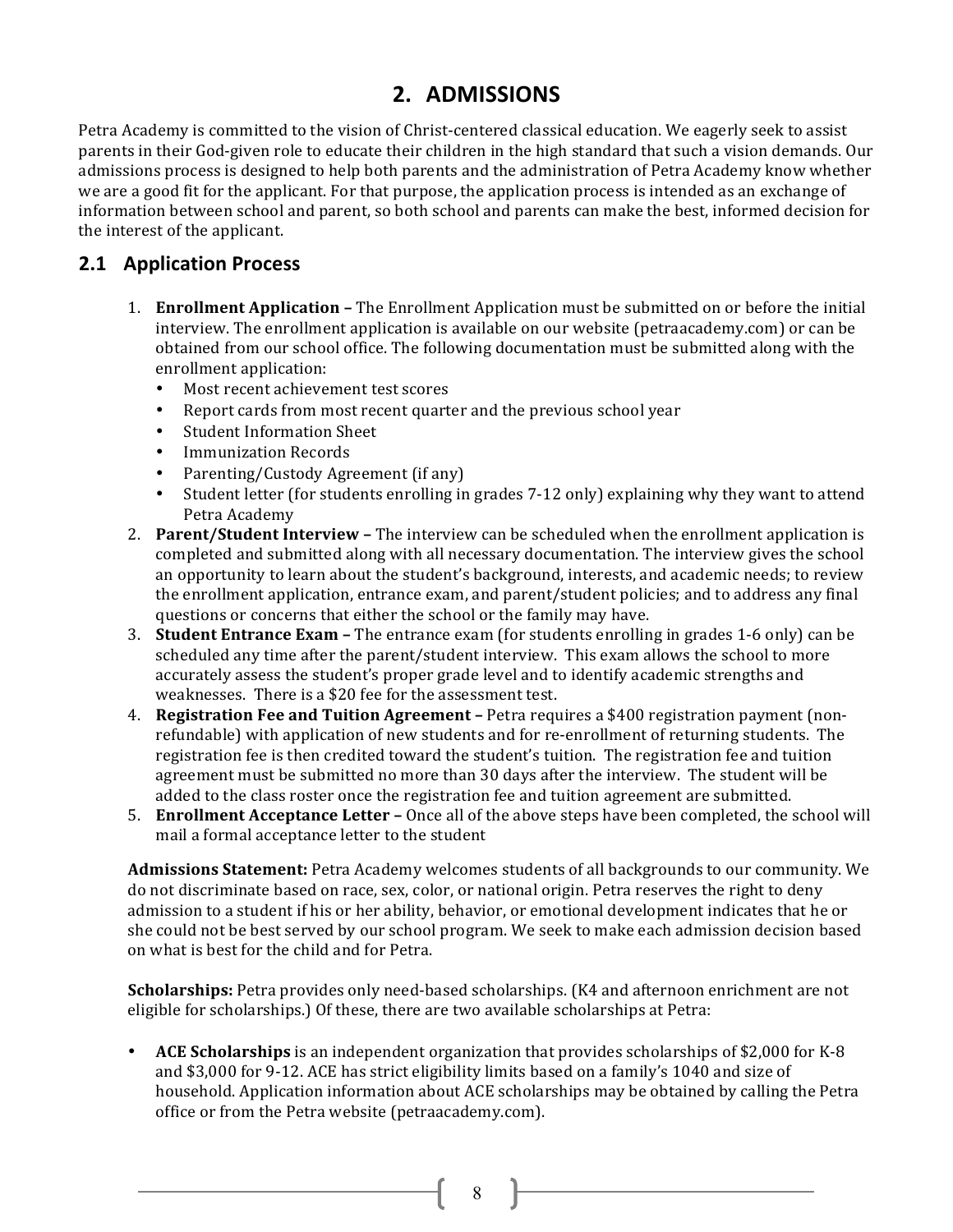• **Petra scholarships** are awarded for up to 50% of tuition after registration, violin, and book fees have been paid. For these scholarships, Petra agrees to receive less tuition for a student but does not receive funds from a third-party organization, like ACE. However, Petra scholarships are evaluated by a third party organization, named FAST (Financial Assistance for School Tuition). The FAST scholarship application is available online from a link on Petra's website (petraacademy.com). FAST assesses a non-refundable \$38 fee to process the application. Like the ACE scholarship, FAST also requires submission of supporting documentation.

In the event that a family is eligible for both scholarships, the ACE scholarship is awarded first. The percentage for a Petra scholarship is determined from the balance of tuition after the ACE scholarship and registration, violin, and book fees.

#### **Tuition Rates for 2015-2016:**

- $K4 $3,000$  (MWF, half-day), \$2,000 (T, Th, half-day)
- Afternoon Enrichment (K4 & K)  $$690$  (1-day/week)
- Kindergarten  $$4,500$  (half-day)
- Grade  $1-6 $6,650$
- Grade  $7-12 $7,250$

#### *Note:* the school board will approve tuition rates for the coming school year in January of the current *school year.*

**Surcharges:** Petra assesses the following surcharges (non-waivable):

- Grades 1-3 are assessed \$90 participation fee  $$10/mol$  for violin.
- Grades 7-12 are assessed \$200 for purchase of humanities books.
- Participants of extra-curricular sports teams are assessed \$150 per sport per student to help cover additional school expenses of fielding the sport.

#### **Admission Deadlines:**

- Returning Student Intent: February 28
- Scholarship applications for returning students: April 30
- Action on new student scholarship applications: week of June 1
- Returning student registration fees (\$400/student), other applicable fees (violin participation and books), and signed tuition agreements: May 15
	- ο N.B.: No students (returning or new) will be allowed to attend classes at Petra Academy until their registration fee and other applicable fees have been paid, their signed tuition agreement has been turned in to the office, and payment arrangements have been made.

**Payment:** Tuition payments may be made in the following ways:

- Pre-paid annual tuition: payment in full by August 15
- Semi-annual tuition: two equal payments due by August 15 and December 15
- Monthly payments: tuition paid in equal payments deducted on the 5th of each month, starting on September 5 with the last monthly payment on May 5. Those opting for the monthly payment plan must use automatic withdrawal. Monthly payment arrangements must be completed prior to the first day of class.

Families with an unpaid tuition balance as of May 15 are not enrolled for the next school year until their tuition is paid in full. If the class that the family has an enrolled student in is full with a waiting list, they will lose their placement on June 1. One of the students on the waiting list will be moved up into their slot. The family with delinquent tuition will be added back to the waiting list when the tuition is paid in full.

Parents must understand that by enrolling their child(ren) in Petra Academy, they enter into a contractual agreement to pay an entire year of tuition, regardless of the payment plan chosen. The entire year's tuition is considered due even if the student is withdrawn before the end of the school

9 |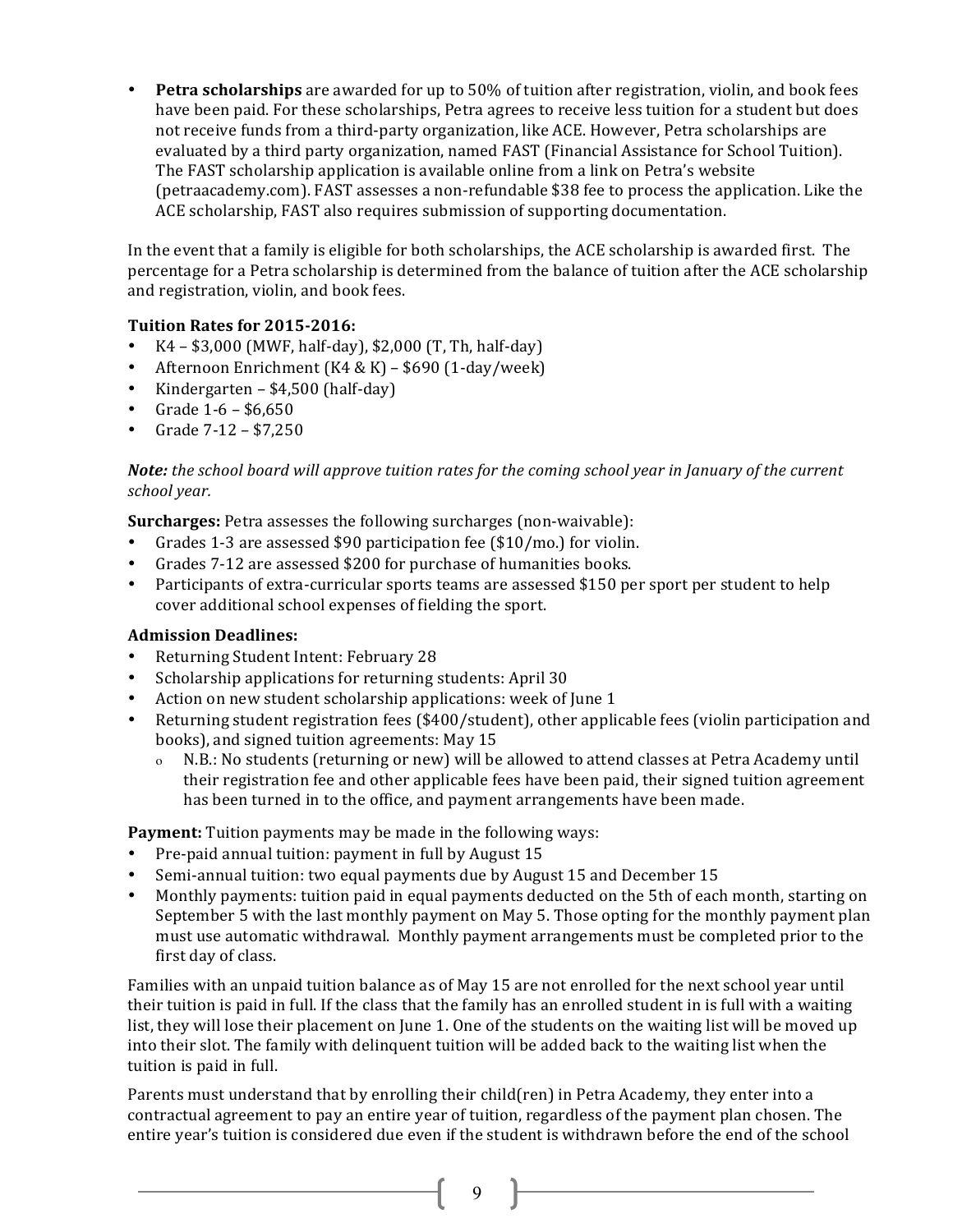year for any reason, unless the board of directors grants an exception.

**Precedence of Enrollment:** Applications for enrollment are accepted at any time throughout the school year prior to the year of application. Petra uses the following priority in offering placement in each class:

- 1. Returning students: The headmaster is tasked to acquire verbal or written statements of reenrollment intentions from parents of current students by February 28.
- 2. Siblings of enrolled students: Along with intention of currently enrolled students, parents are asked to indicate enrollment of siblings by February 28.
- 3. New faculty children: Any staff without previously enrolled children should notify the headmaster, by February 28, of children to be enrolled at Petra.
- 4. Early decision for new applicants not applying for scholarship assistance: As a school that still must rely on over 30% of its operating income from gifts and fundraisers, we are not in a position to be entirely "need-blind" in the admissions process. The school needs a greater percentage of full-tuition students. Vacancies may be filled by qualified non-scholarship students prior to May 15.
- 5. New student general enrollment: All new student applications received after May 15 will be considered on a merit basis and responded to during the week of June 1. Included in this general enrollment will be applications received before May 15 for families requesting scholarship assistance.
- 6. Applications received after May 31 will be processed on a first-come, first-served basis, according to space availability and suitability of the applicant.

**Waiting List:** Petra policy limits class size to nine students per K4 section and sixteen students in each K-12 class. Once enrollment reaches capacity a waiting list is maintained. To be placed on the waiting list a student must meet all qualifications for enrollment. The waiting list for each class is prioritized in chronological order from the time an applicant submits a completed application and meets admissions qualifications. However, because Petra's tuition income does not cover its operating expenses, a full-paying applicant will be offered a vacated placement before an applicant applying for scholarship.

**Part-time Enrollment:** Late enrollment (after August 31) is available for part-time students in Petra's secondary (grades  $7-12$ ), depending on space availability in the classroom and eligibility of the applicant. Part-time tuition is prorated at the rate of 1.5 of the full-time tuition  $(\$1,500/class)$ .

**Student Records:** Records of admitted students will be requested from previous schools. We are also required to maintain immunization records.

### **2.2 Age Requirements**

A child enrolling in Petra's kindergarten class must turn at least five years old by the first day of school. Likewise, students enrolling in Petra's K4 classes must turn four years old by the first day of school. Rare exceptions can be considered only upon board approval and will require a four-week probationary period. If a child applies to enter Petra Academy in the first-grade, he or she must turn six years-of-age by the first day of school (with the same procedures to be followed for "rare" exceptions).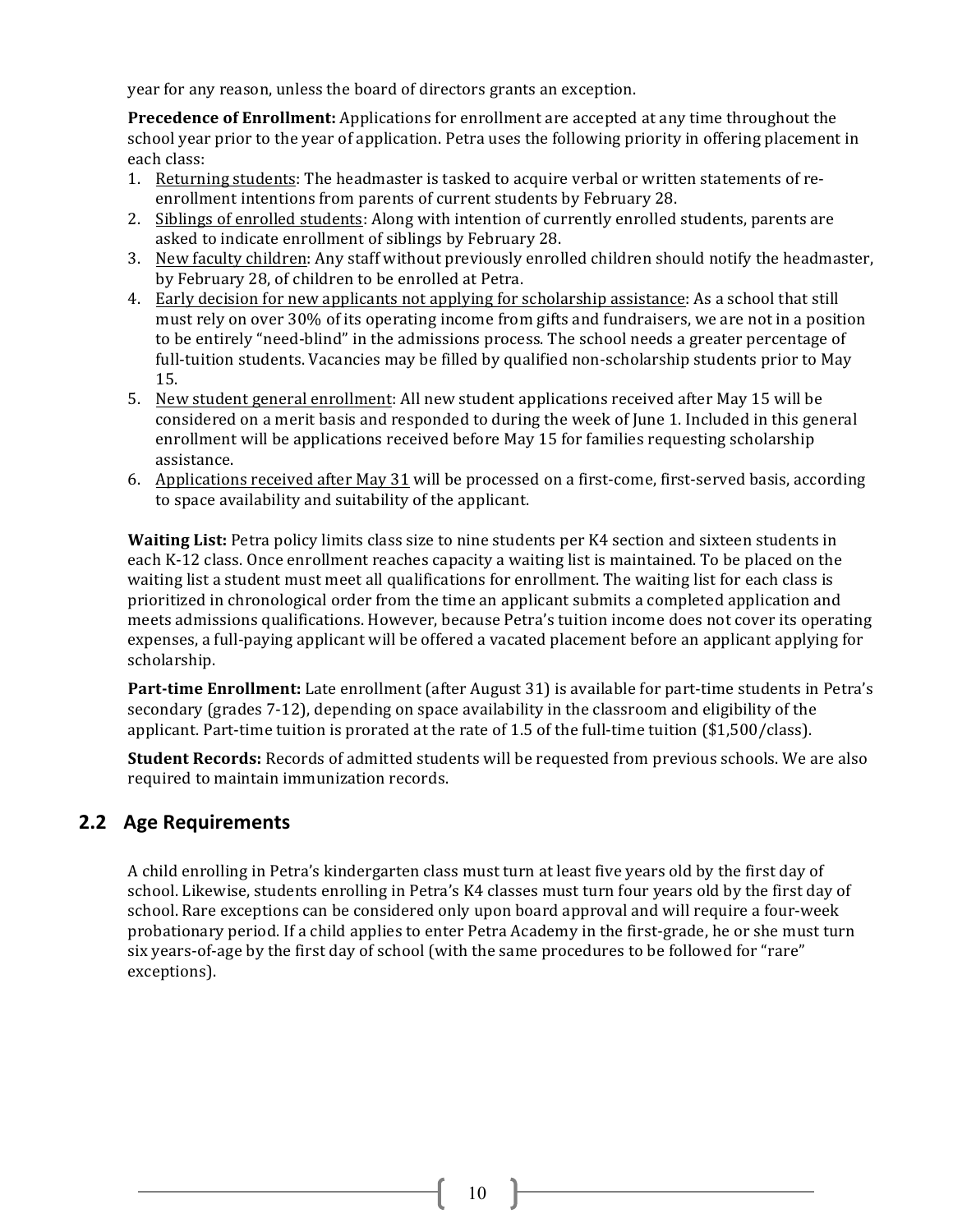# **3. ACADEMICS**

### **3.1 Curriculum Policies**

#### *3.1.1 Curriculum Chart*

### **Kindergarten – Second Grade**

Bible • Literature • Grammar • Mathematics • History • Science • Art • P.E. • Music (Grade 1-2)

#### **Third Grade – Sixth Grade**

Bible • Reading • English • Mathematics • History • Science • Latin • Art • P.E. • Music (Grade 3)

| Louis School (diades / 7)         |                                      |                                      |                                      |
|-----------------------------------|--------------------------------------|--------------------------------------|--------------------------------------|
|                                   | <b>SEVENTH</b>                       | <b>EIGHTH</b>                        | <b>NINTH</b>                         |
| <b>HUMANITIES*</b>                | Classical 1                          | Medieval 1                           | Modern1                              |
| <b>MATH</b>                       | Pre-Algebra                          | Algebra 1                            | Geometry                             |
| <b>SCIENCE/LOGIC</b>              | Earth Science                        | Formal Logic                         | <b>Physical Science</b>              |
| <b>LATIN</b><br>Latin 7           |                                      | Latin 8                              | Latin 9                              |
| <b>FINE ARTS/</b><br><b>LOGIC</b> | Art/Music                            | Art/Music                            | Material Logic                       |
| <b>ELECTIVE</b>                   | PE/Music/Speech &<br>Debate/Yearbook | PE/Music/Speech &<br>Debate/Yearbook | PE/Music/Speech &<br>Debate/Yearbook |

### **LOGIC SCHOOL (Grades 7-9)**

#### **RHETORIC SCHOOL (Grades 10-12)**

|                               | <b>TENTH</b>             | <b>ELEVENTH</b>          | <b>TWELFTH</b>                 |
|-------------------------------|--------------------------|--------------------------|--------------------------------|
| <b>HUMANITIES*</b>            | Classical 2              | Medieval 2               | Modern 2                       |
| <b>MATH</b>                   | Algebra 2                | Trigonometry             | Calculus or Economics          |
| <b>SCIENCE</b>                | <b>Biology</b>           | Chemistry                | Physics or US<br>Government    |
| <b>CS/RHETORIC</b>            | <b>Computer Science</b>  | Rhetoric 1               | Rhetoric 2                     |
| SPANISH/<br><b>AESTHETICS</b> | Spanish 1                | Spanish 2                | Aesthetics &<br>Interpretation |
|                               | PE/Music/Yearbook/Art/   | PE/Music/Yearbook/Art/   | PE/Music/Yearbook/Art/         |
| <b>ELECTIVE</b>               | Speech & Debate/ College | Speech & Debate/ College | Speech & Debate/ College       |
|                               | Prep/Drama               | Prep/Drama               | Prep/Drama                     |

\*Humanities is a two-hour class consisting of readings and discussions of primary/secondary sources in literature, theology, and history.

### *3.1.2 AP Tests*

Petra is not staffed to offer separate AP classes. Additionally, it isn't our intention to teach to any

 $\begin{pmatrix} 11 \end{pmatrix}$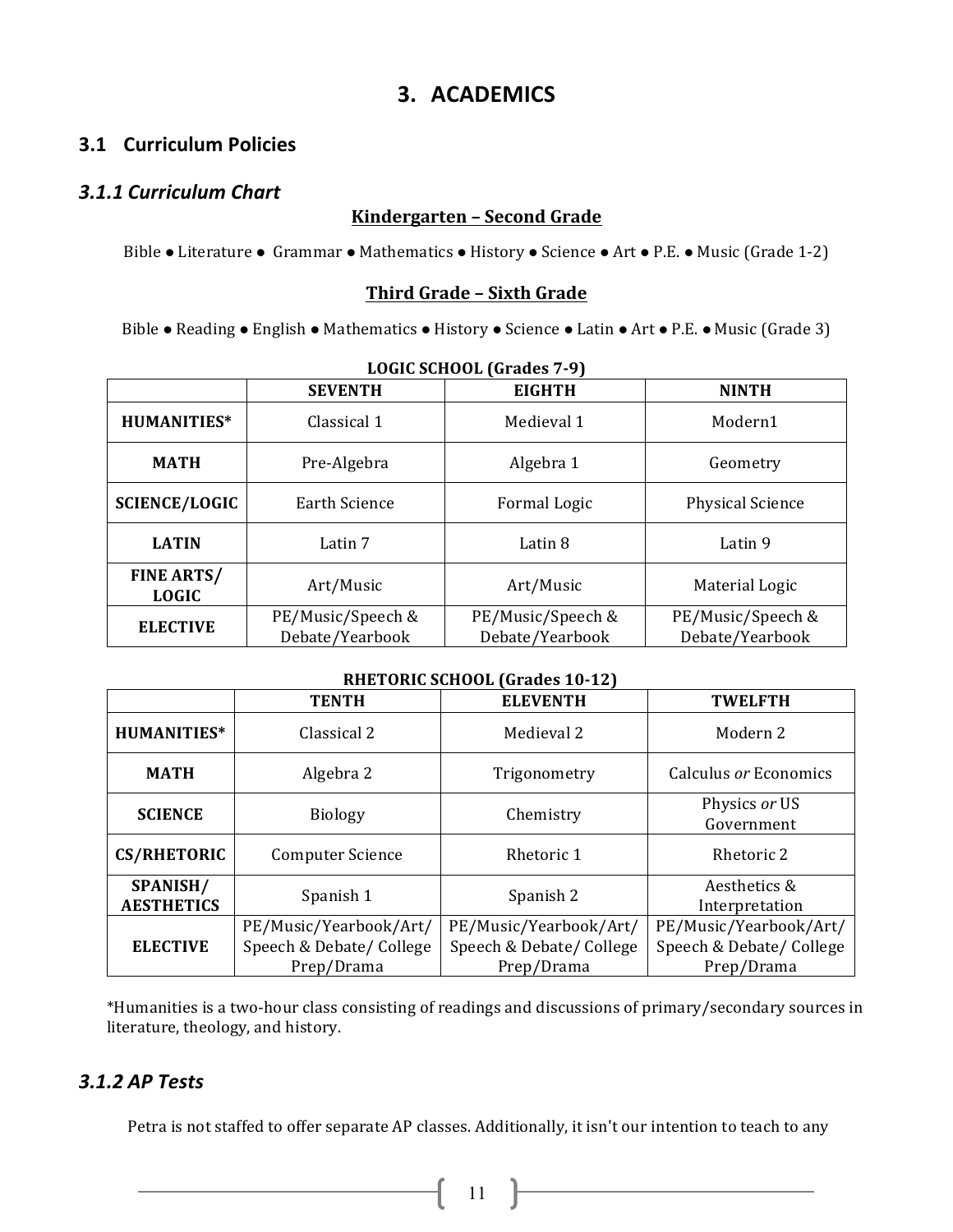particular test. However, because of the rigorous level of a number of our classes, students should be advised that doing well in the following classes would help prepare them for the corresponding AP tests: Calculus AB, English Language (after junior-year rhetoric), and English Literature (after senioryear humanities). The student bears the responsibility for covering any additional objectives for the AP tests not covered in Petra's "Scope and Sequence." Petra students normally take these tests at Bozeman High School. Dates and registration details will be available at the offices of the headmaster and college counselor.

### *3.1.3 Graduation Requirements*

A Classical Education diploma from Petra Academy requires that a student complete fifty-two credithours, from grades 9-12, with the following minimum specific class requirements:

For students transferring from other schools or home school programs, the headmaster will determine transferable credits from their transcripts and/or records.

A General Education diploma will be awarded students who transfer from non-classical academic programs, with at least forty-eight credit hours, who are missing the requisite credit hours for Bible, Latin, Logic, Rhetoric, or the Fine Arts, but who otherwise meet the above minimum course requirements with classes taken at Petra and their previous school or schools.

Graduation diplomas from Petra, whether "Classical" or "General," are awarded only to those seniors who complete their entire senior year at Petra Academy.

#### *3.1.4 Senior Course Options*

Seniors who have spent their entire high school career at Petra may choose to opt out of Calculus or Physics, or both. There are a variety of course options available to seniors to take in place of either or both of those classes. They are the following:

- 1. **Independent Study Programs** for students who want to pursue study in an area of academic interest: for example, Art, Bible, Foreign Language, English, History, Literature, Math, Music (theory or composition), or Science. (One credit  $=$  five hours of work/week)
- 2. **Correspondence Classes** (One credit if equal to five hours work/week)
- 3. **University Courses** (Granted half credit for each university credit, e.g. MSU class of 4 credits = 2 Petra credits)

Any extra expense for these options (e.g. tuition or materials) is to be borne by the family of the student exercising this option.

### **3.2 Grading Policies**

#### *3.2.1 Grading Scale*

Student work will be evaluated against an objective standard in each class. Grade point averages (G.P.A.'s) will be computed at the end of each semester. Elective and independent study courses will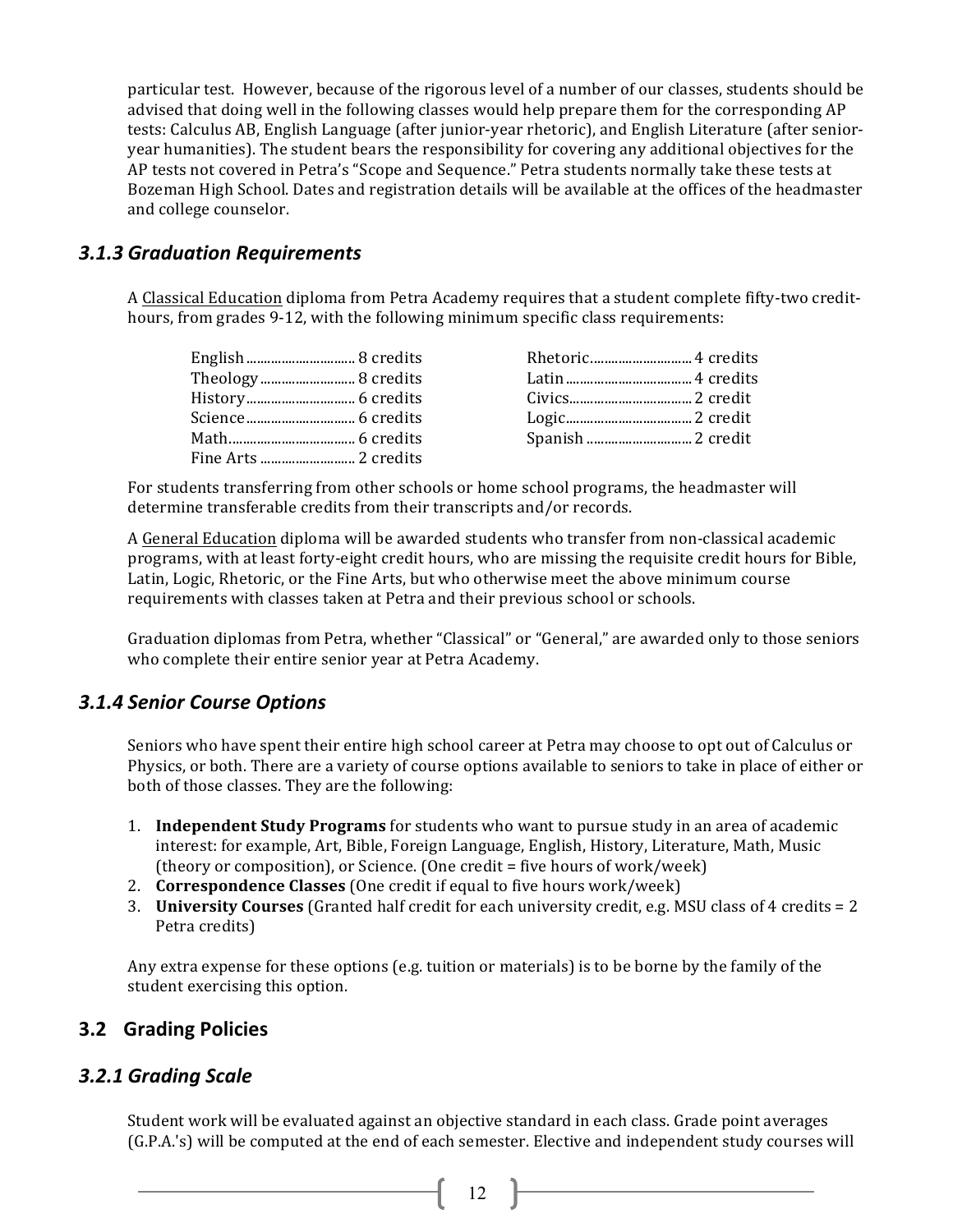be graded and applied toward graduation requirements, but will not be factored into cumulative G.P.A.'s. The following percentages, grades and grade points are used school-wide:

|  | Percent Grade Grade Point | <b>Meaning</b> |
|--|---------------------------|----------------|
|  |                           |                |
|  |                           |                |
|  |                           |                |
|  |                           |                |
|  |                           |                |
|  |                           |                |
|  |                           |                |
|  |                           |                |
|  |                           |                |
|  |                           |                |
|  |                           |                |
|  |                           |                |
|  |                           |                |

### *3.2.2 Grade Reporting*

Petra Academy has implemented a computer-based grade reporting system available to parents online. This service provides parents with continual access to their students' reports. Teachers are required to notify parents before the end of the grading period if a student is in danger of receiving a failing grade for the quarter or the semester. Parents are encouraged to communicate frequently with their students' teachers and to observe their students' classes with prior arrangement with the teacher.

### *3.2.3 Academic Probation Policy*

This policy is intended to provide additional motivation to students whose academic achievements are not up to their capability. If implementation of this policy would be counterproductive to this end, the headmaster may decide not to place a student on probation. A written record explaining this decision will be signed by the headmaster and placed in the student's file.

Secondary students are required to maintain at least a 1.67 grade point average during any two consecutive quarters.

- A. Grade point averages for every secondary student will be calculated at the end of each quarter. (Elective courses and independent study courses are not included in GPA calculation.)
- B. If a student's GPA is below 1.67 (i.e., a "C-" average), he or she will be placed on academic probation during the following quarter. A parent-teacher conference will be arranged at this time.
- C. If at the end of the next quarter the student's GPA (for the quarter) has not risen to at least a 1.67, that student may be expelled.

#### *3.2.4 Semester Exams*

Secondary teachers are required to administer some type of comprehensive assessment at the end of each semester in the following subjects: humanities, math, science, Latin, Spanish, and fine arts. Comprehensive written exams are the most common type of assessment given. Papers may be assigned in place of exams so long as they are comprehensive in scope.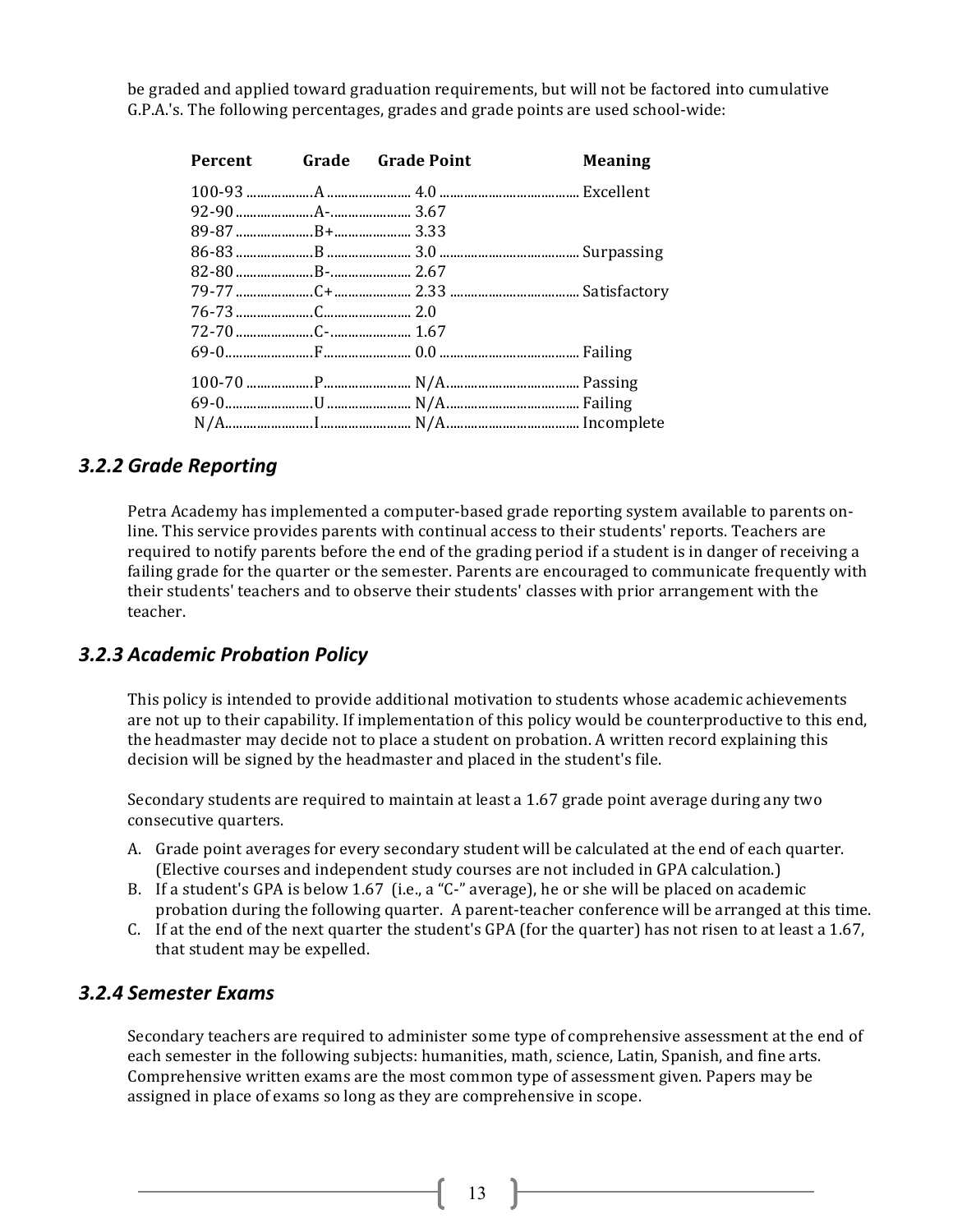### **3.3 Student Policies**

### *3.3.1 Limitation of Class Size*

A teacher may not be assigned more than sixteen students in a class. (Exceptions are made for drama, music, art, and PE—classes that require less individualized attention and that sometimes even require greater numbers for their success.) The purpose of this policy is to help foster good discipline in the classroom, to encourage the participation and interaction of the students, and to allow the teacher to give more personalized attention to each student. K4 is limited to nine students without an aide, or fourteen students with an aide.

### *3.3.2 Exceptional Needs Policy*

This policy delineates some of our own limitations in accepting students whom we are capable and equipped to serve. It applies to all students and teachers in all classrooms of Petra Academy.

#### **Definitions:**

Severe Disability/Exceptionality\*: Any condition in a student which would require a separate classroom, program, or staff in order to provide the educational services required by Petra Academy.

Mild Disability/Exceptionality\*: Any condition in an applicant or student which does not require a separate classroom, program, and staff in order to provide the educational services required by Petra Academy. 

#### **Guidelines:**

- 1. Children with a severe disability/exceptionality will not be knowingly admitted to Petra Academy because Petra lacks the staff, funding, and facilities to serve the needs of these children adequately. If it becomes apparent that a child has a severe disability/exceptionality the parents will need to withdraw the student in order to obtain proper assistance for him/her.
- 2. Children with a mild disability/exceptionality will be required to meet the same academic standards as all other children in their grade level.
- 3. Children with a mild disability/exceptionality will be given the same amount of individual instruction and encouragement as their classmates.
- 4. Minor accommodations for children with mild disability/exceptionality may be made on a caseby-case basis by the Headmaster, with input from the child's teachers, in the following manner:
	- a. Such minor accommodations shall not cause disruption in the classroom and may not detract from the learning environment of the other students.
	- b. Such minor accommodations shall not necessitate appreciable time commitments from the teacher(s) outside of what is normally needed for students without mild disability/exceptionality.
	- c. The child with mild disability/exceptionality must be able to satisfactorily complete the work required by the curriculum within the normal time allowed for all students.
	- d. Such minor accommodations may not result in a compromise of Petra Academy's academic standards, philosophy, or pedagogy.
	- e. All requests for minor accommodations must be made, in writing, by the parents or guardian of the child with mild disability/exceptionality to the Headmaster.
	- f. Before an accommodation of any kind is approved, parents will be assessed on their ability to communicate openly and regularly with the student's teachers. Accommodations will not be effective without daily, transparent, frank communication between parents and teachers. Accommodations also typically mean parents will have daily follow-up work with the student at home. The accommodation will not be granted if these conditions cannot be met.
	- g. It is within the discretion of the Headmaster, taking into account these factors and any other

 $\begin{bmatrix} 14 \end{bmatrix}$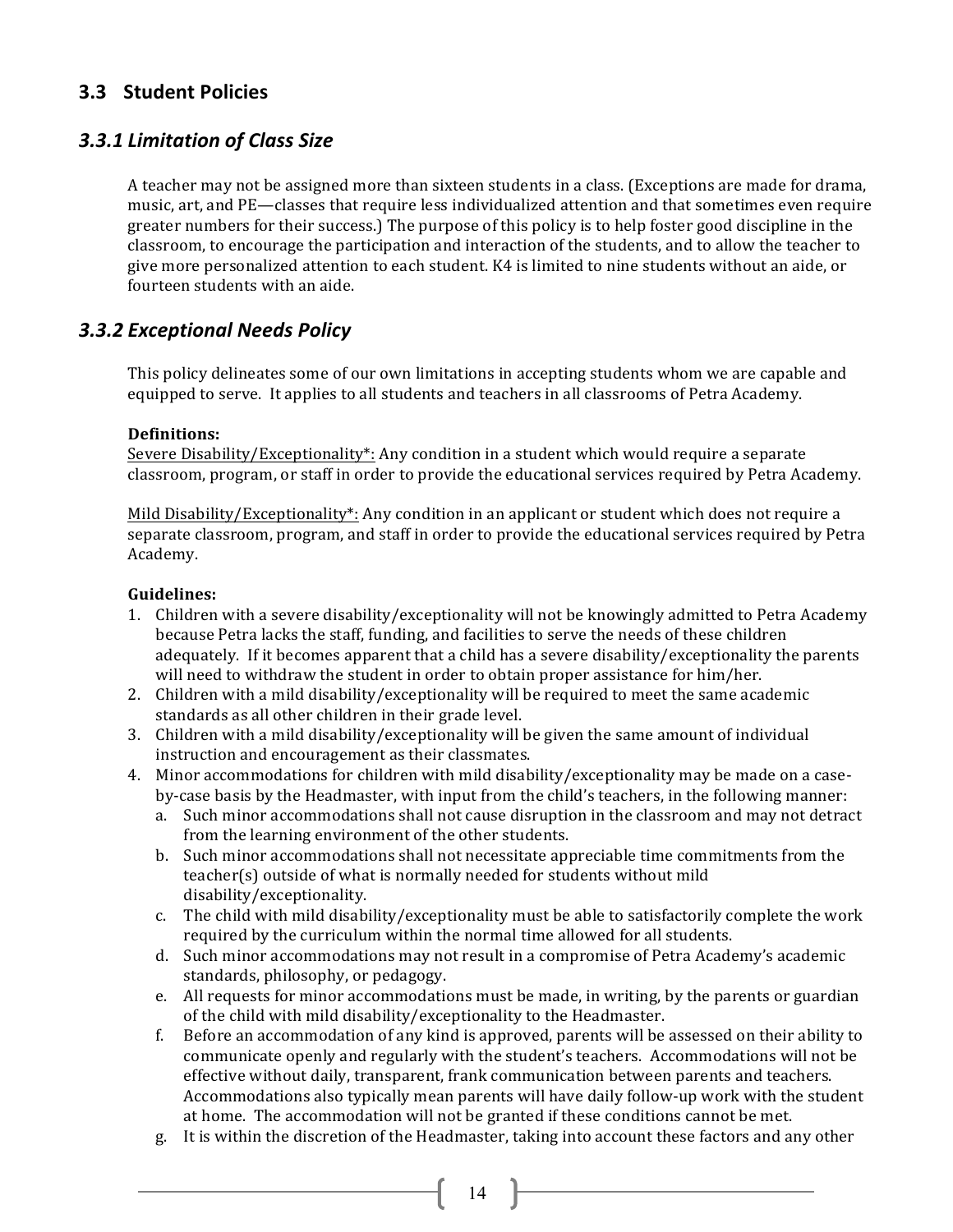special circumstances given the situation presented, whether or not to implement minor accommodations.

h. If after implementing minor accommodations in a particular situation, the Headmaster determines that it is not in the best interest of the school and/or the child to continue, the Headmaster may discontinue the same, at his discretion. If needed, he may also ask the parents to withdraw the student in order to obtain proper assistance for him/her.

\*May include, but is not limited to: Learning Disabilities, Mental Retardation, Autism, Emotional or Behavioral Disabilities, Attention Deficit Disorder/Attention Deficit Hyperactivity Disorder, Gifted, or Physical Disabilities. For the purpose of this policy, it is not important whether or not the condition was accurately diagnosed and is a genuine disability or exceptionality.

### *3.3.3 Honors and Awards*

Petra Academy maintains a system of formal honors and awards for several reasons:

- 1. To increase the academic motivation of all students by demonstrating that good work and good behavior are rewarded.
- 2. To recognize and show appreciation for those students qualified to be listed on the honor rolls.
- 3. To draw public attention to the academic quality and outstanding behavior of the students at Petra.

#### **Honor Rolls**

Students from both the elementary and secondary levels will be recognized for consistently outstanding academic achievement as evidenced by their quarterly grades received. In addition, students who sustain their honor roll achievement throughout the year will be recognized for their achievement.

- Summa Cum Laude: requires a GPA of 3.90
- Cum Laude: requires a GPA of 3.89 to 3.45
- Headmaster's List: requires a GPA of 3.44 to 3.06 (secondary only)

#### **Additional Elementary Awards**

- Most Academically Improved: significant, consistent, academic improvement, as noted by teacher; recognized at year-end for each grade level.
- Outstanding Example: consistent, observable kind behavior shown towards peers and younger students.
- Diligence Award: consistent, outstanding effort, though not on honor roll.
- Perfect Attendance: 100% attendance in school year.
- Good Attendance: 98% attendance in school year.

#### **Additional Secondary Awards**

- Character Award: This award is based on three factors: exemplary conduct, academic achievement, and a positive attitude toward school. To receive this award, students must be nominated by at least two different secondary teachers. This award is awarded each semester.
- Most-Improved Award: This award is given to the student who has demonstrated the greatest academic improvement since the year's beginning.
- Valedictorian and Salutatorian: The headmaster and a committee of secondary teachers will select the senior class valedictorian and salutatorian. The committee will evaluate the students based on the following criteria (in order of priority): spiritual testimony, academic performance, leadership, extracurricular activities and honors received. To be eligible to receive this award a student must have attended Petra for more than one year, and have a cumulative grade-point-average of 3.5 or higher. In addition, a student suspended during his or her senior year is ineligible to receive these honors.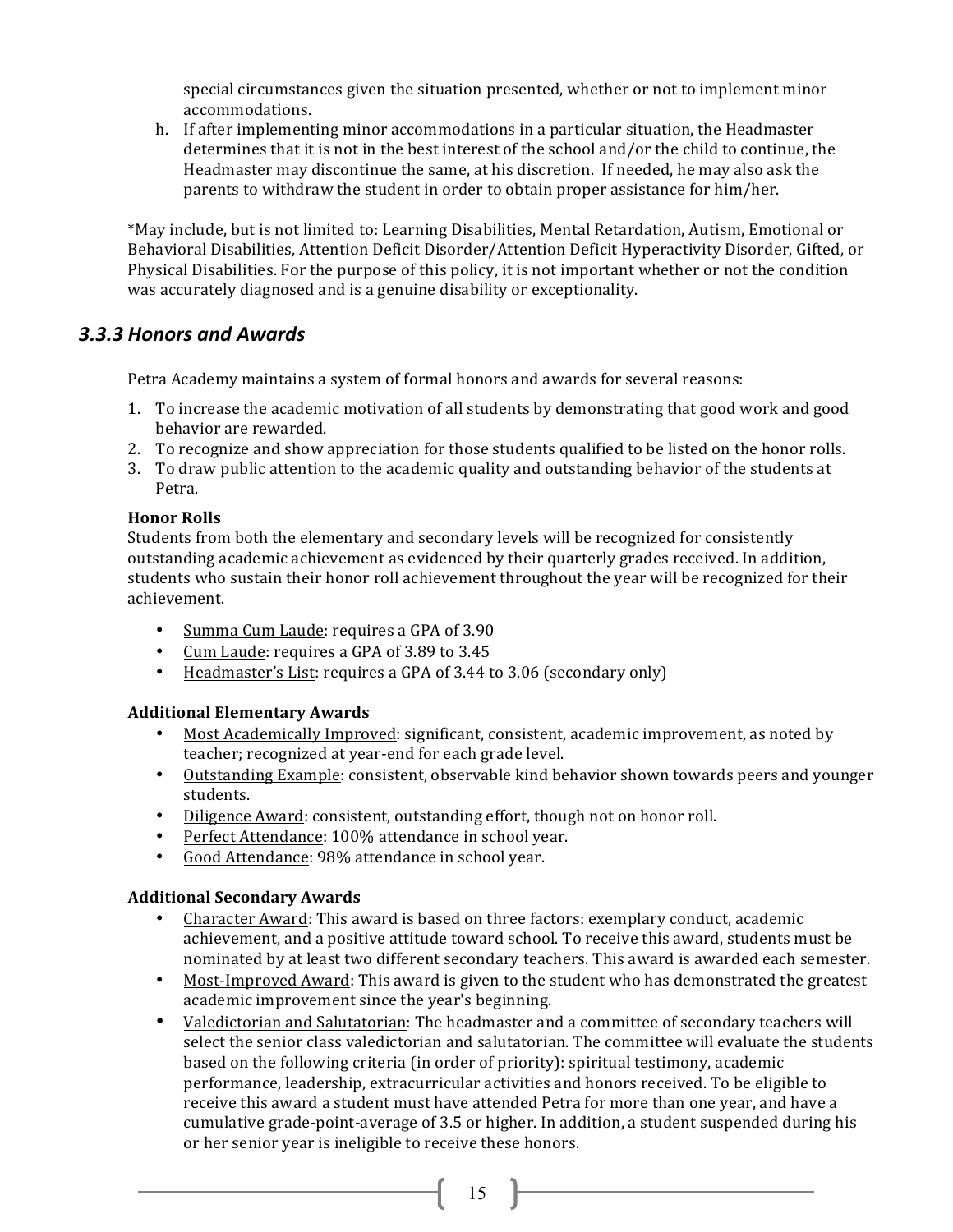# **4. DISCIPLINE**

All necessary discipline will be based on biblical principles: for example, restitution, apologies, prompt punishment, restoration of fellowship, no lingering attitudes, etc. The vast majority of discipline problems are dealt with at the classroom level. Teachers collaborate to ensure consistency. It is vital for parents and students to realize that maintaining an orderly atmosphere in the school and the classroom is critical to the learning process. As in all other areas of the education at Petra, love and forgiveness will be an integral part of the discipline of a student.

### **4.1 Infraction Policy**

- I. **Office Visits:** There are five basic behaviors that will automatically necessitate a student being removed from the classroom and sent to the headmaster for an office visit:
	- 1. **Disrespect** shown to any staff member. The staff member will be the judge of whether or not disrespect has been shown.
	- 2. **Dishonesty** in any situation while at school, including lying, cheating, and stealing.
	- 3. **Rebellion**, that is, outright disobedience in response to instructions.
	- 4. **Fighting**, that is, striking in anger with the intention to harm another student.
	- 5. Obscene Language, including taking the name of the Lord in vain.

During the visit with the headmaster, the headmaster will determine the nature of the discipline. The headmaster may require restitution, detention, janitorial work, parents' attendance during the school day with their child, or other measures consistent with biblical guidelines which may be appropriate. Typically, parents will be advised of their child's behavior and the consequences that he or she faced at school, and they will be asked to follow up at home as they deem appropriate, but school officials will not administer corporal punishment.

Within a single school year office visits to the headmaster that warrant some disciplinary action from the headmaster, will necessitate the following degrees of accountability:

- 1. The first two times a student is sent to the principal for discipline, the student's parents will be contacted and given details of the visit. The parents' assistance and support in averting further problems will be sought.
- 2. The third office visit will be followed by a meeting with the student's parents and the headmaster.
- 3. Should the student require a fourth office visit, a two-day suspension will be imposed on the student.
- 4. If a fifth office visit is required, the student may be expelled from the school.
- II. **Note on Expulsion:** The Petra Academy board realizes that expelling a student from school is a very serious matter and should always be carefully dealt with on a case-by-case basis. However, should a student and his parents not be able to eliminate behavioral problems before a fifth office visit, the most likely consequence will be expulsion.
- III. **Serious Misconduct:** If a student commits an act with such serious consequences that the headmaster deems it necessary to bypass the office-visit process, immediate suspension or expulsion may be imposed. Examples of such serious misconduct include, but are not limited to, the following: a rebellious attitude manifested by blatant disrespect or defiance, vandalism to the school facilities, violations of civil law, or any act in clear contradiction of scriptural commands. Petra students must realize that their conduct reflects on other Christians and the reputation of Petra Academy; hence, students may be subject to school discipline for serious misconduct that occurs outside normal school hours and/or off school premises.
- IV. **Readmittance:** Should the expelled student desire to be readmitted to Petra Academy at a later date, the Petra board or its delegated committee will make a decision based on the student's attitude and circumstances at the time of reapplication.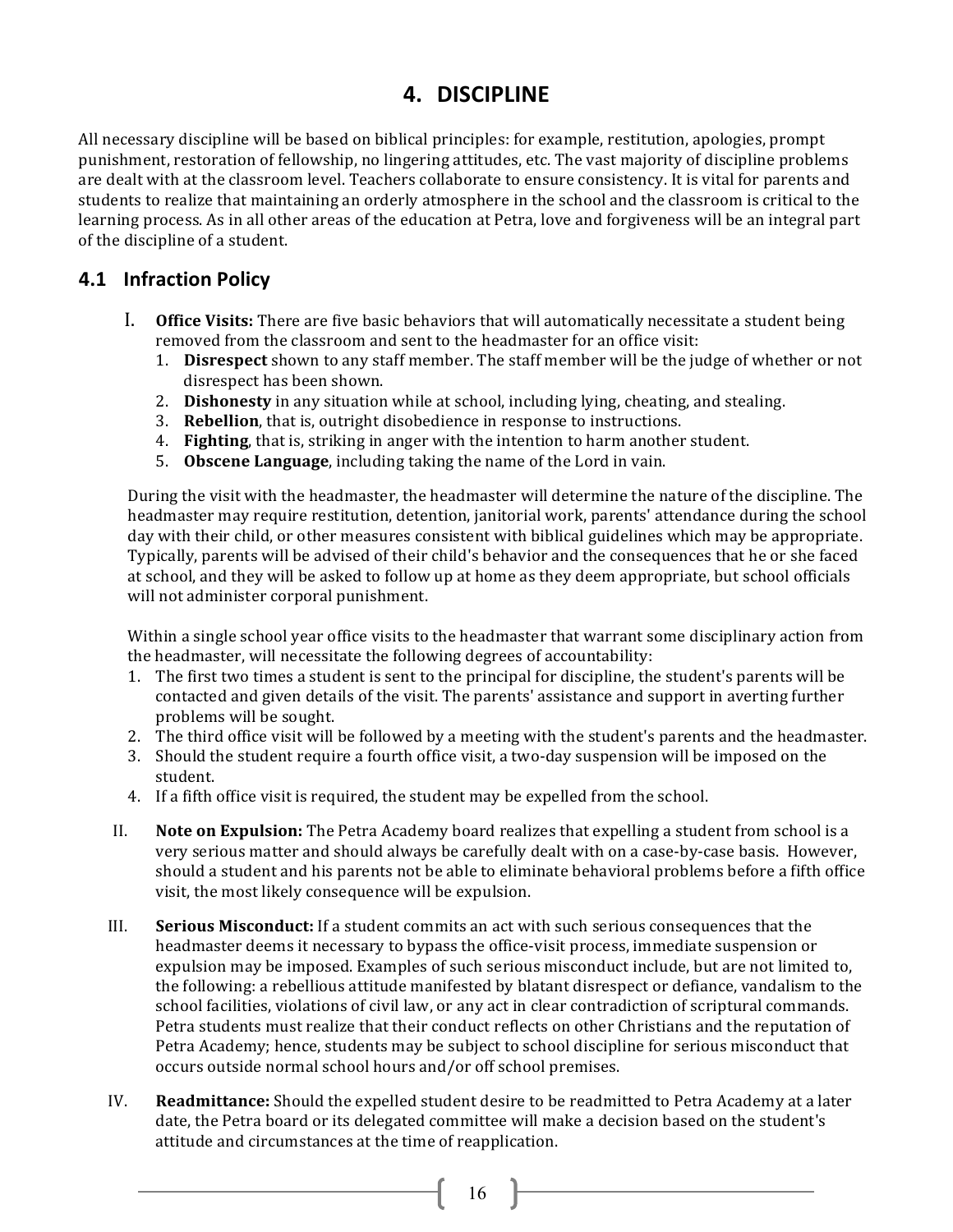### **4.2 Basic School Rules and Etiquette**

All students are expected to adhere to the following school rules:

- 1. Students are expected to cooperate with basic Christian standards of behavior and conversation.
- 2. There should be no talking back or arguing with teachers or staff. Prompt and cheerful obedience is expected. Requests from the teachers should not have to be repeated.
- 3. Guns, knives, or other weapons are not allowed on the school grounds or in personal vehicles.
- 4. Illegal substances are prohibited at all times. If a student brings prescription drugs to Petra, the office must be notified of their presence. The school reserves the right to search student lockers at any time.
- 5. Students are not to bring electronic devices to school. An exception is made for cell phones because parents may want their children to have cell phones for transit to and from school. Cell phones are to be turned off throughout the entire school day. If a student uses a cell phone anytime between the hours of 8:15 and 3:30, the phone will be confiscated for the rest of the day. The school phone may be used for parents to communicate with their children or for other essential communication.
- 6. Students will be held responsible for damage done to school property, including textbooks. Actual replacement costs will be assessed. Grades or school records will not be released until fines are paid. Hardback textbooks must be covered with book covers.
- 7. Physical displays of romantic affection are not permitted at school or school activities.
- 8. Students may not chew gum at school.
- 9. Food or drink may be consumed in the lunchrooms only. Exceptions to this rule include meetings or parties with the teachers' permission and secondary students may eat outside if they choose.
- 10. Tardy students must check in at the office before going to class. When students leave or return from off-campus appointments, they must check in at the office.
- 11. Secondary students may not store backpacks or books on the hallway.

#### **Elementary Etiquette:**

- 1. Boys hold doors for girls.
- 2. Girls get in line first.
- 3. Lines must be straight and silent.
- 4. Lunchroom etiquette: first five minutes eat in silence so as to facilitate getting through their food (elementary only); talk quietly, eat politely, sit until dismissed.
- 5. Stand quietly when an adult enters the classroom.
- 6. Students in grades  $K-6$  will stand to speak.

### **4.3 School Clothing Policy**

Our dress code is a means through which we 1) establish a community standard of dress at Petra Academy; and 2) train students to submit to a community standard, perhaps instead of their own personal preferences. By enrolling your student at Petra, parents are expected to support all Petra policies, including adherence to the dress code as found in the handbook.

A reiteration of the goals and objectives for the dress code established by the board is as follows:

- 1. The dress code should enhance the atmosphere of learning.
- 2. The dress code should minimize ambiguities as to what is appropriate.
- 3. The dress code should foster a spirit of camaraderie among Petra students.

**Official Vendors:** To facilitate standardizing school clothing, Petra has entered into agreements with official online vendors, Land's End, Hall Closet, and French Toast. By entering Petra's "source code"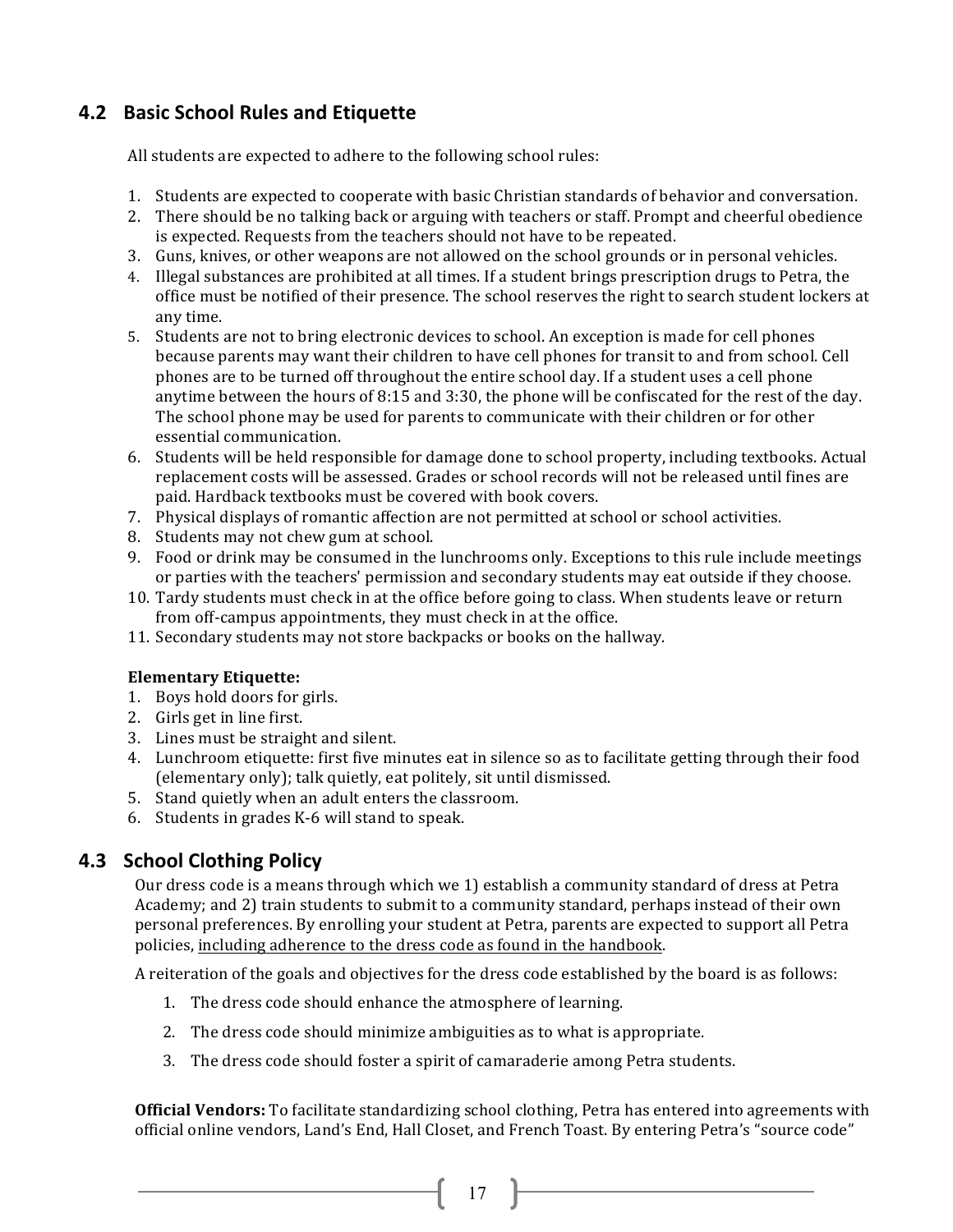or name on each of these websites, you can see the prescribed colors and styles of Petra's clothing policy. However, for the simplest and most common items of the clothing policy, slack and shirts, it is acceptable to use other vendors provided they conform to the same color and style standards as the Petra-approved garments of the official vendors (i.e. same colors, same styles, no logos). But for skirts, jumpers, culottes, and sweaters, we ask that you choose only from Hall Closet, French Toast, or Lands' End because of the endless nuanced differences in styles of these items (note: not *any* garment from one of these three vendors but only those which meet the descriptions below). However if you find something substantially identical in style and color somewhere else, our intention is not to become "tag checkers"; but the garments listed in our "official vendors" will be the standard used to determine whether or not a garment is acceptable. A detailed "Clothing Policy Addendum" is provided at the end of the *Parent-Student Handbook*.

#### **Basic Dress Principles**

The clarifications of basic dress principles for all Petra students should be reiterated and followed:

- 1. Shirts are to be tucked in for boys and girls.
- 2. Belts are to be worn with slacks (does not apply to  $K4/K$  students for bathroom reasons).
- 3. Students may not dye hair unnatural colors.
- 4. Boys may wear rings and/or watches, but no other jewelry.
- 5. No body piercing is allowed for students except for a set of earrings for girls.
- 6. Older boys should be clean-shaven.
- 7. Students may not wear hats or coats inside the school building.
- 8. Undergarments (i.e. undershirts/blouses) must be white and shorter sleeved than shirts.
- 9. Clothing should be neat and in good repair. Frayed bottoms, holes in knees, etc. are to be repaired.
- 10. Modesty, decency, and propriety (1 Timothy 2) are all expected and are to be modeled and monitored by faculty, all of whom – with the support of the Headmaster – will have discretion to address a violation of the policy. This will be done lovingly, but it will be done.

#### **K4-9th Grade Students**

Dress Slacks - pleated front or flat front, slit back pockets (no exterior, flap or cargo pockets, no canvas fabric, no denim, no corduroy, no low rise, no jean—double seams and no "pencil leg" or "skinny" slacks); navy or khaki

Skirts - pleated, kick-pleated; navy, khaki, or plaid (official vendors); must be "at the knee" length Jumpers – (Elementary only) kick-pleated/scoop neck; navy, khaki, or plaid (official vendors) Culottes – navy or khaki (official vendors)

Long or short sleeve oxford shirts - white or light blue (no  $\frac{3}{4}$  sleeve)

Long or short sleeve Peter Pan shirts (girls only) – white or light blue (note: must have full-button front like oxford and not be a knitted fabric)

Long or short sleeve polo shirts - white, navy, wine/burgundy, light blue

Turtlenecks - white, navy, wine/burgundy, light blue

Sweaters - pullover, cardigan, & sweater vests; navy (official vendors)

Fleece  $Jacket - a$  navy blue fleece jacket with Petra logo (available from Lands' End)

Navy Blazers - not required

Dress belt – black or brown (not required for K4 and Kindergarten students for bathroom reasons) Bike shorts – may be worn under skirts but are not required (note: bike shorts fulfill PE requirement if girls wear skirts or jumpers to  $PE$ )

Shoes - plain black or brown dress shoes, black or white tennis shoes

Includes: Girls – Mary Janes, loafers, high-heeled loafers

Boys - loafers, laced oxfords, laced loafers

#### **10th-12th Grade Students**

Rhetoric students  $(10<sup>th-12<sup>th</sup></sup>$  grades) may dress along the guidelines of faculty and staff in what is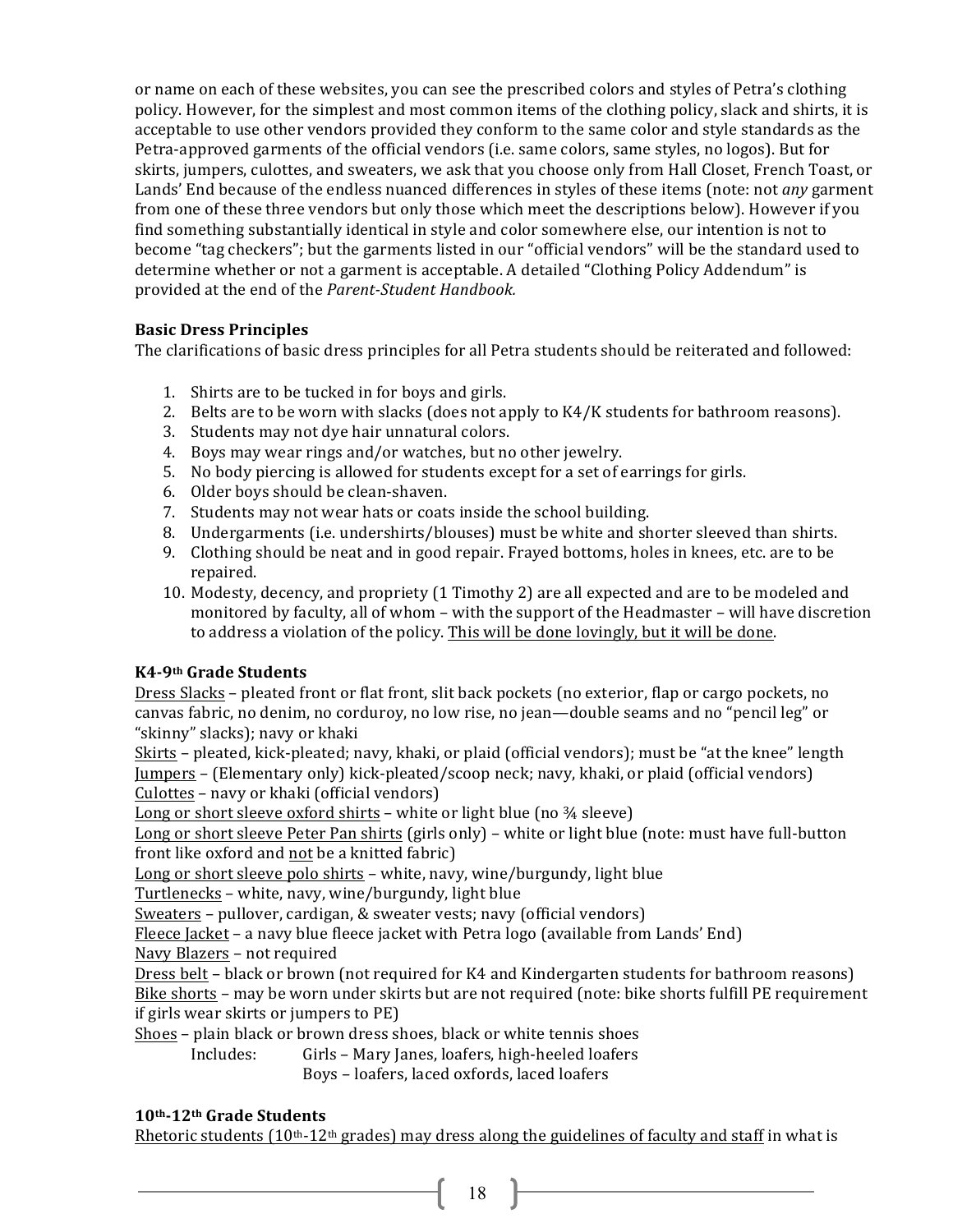traditionally known as a "business casual" style of dress. However, because not all casual clothing is suitable for school, the following guidelines should help faculty, staff, and Rhetoric students  $(10^{th-12th})$ grades) determine what is appropriate to wear:

#### *In General*

- Business casual is crisp, neat, and should look appropriate for chance meetings with visitors.
- Avoid tight or baggy clothing; business casual is classic rather than trendy.
- Clothing that works well for the beach, yard work, exercise sessions, and sports contests is not appropriate for a professional appearance at work.
- Clothing that reveals too much cleavage, your back, your chest, your stomach or your underwear is not appropriate.
- While business casual is less dressy than business formal, you should still be sure your clothes are clean, pressed, and free of holes; torn, dirty, or frayed clothing is unacceptable.

#### *Business Casual for Men*

- Wear pants styles such as khakis, gabardine or cotton pants, dress pants, trousers and corduroy pants. Pants should be pressed.
- Choose shirts that have collars, such as polo shirts or cotton button-down shirts. Consider pairing your shirt with a sweater or sweater vest. Always tuck in your shirt to complete the look.
- Ties are optional but encouraged.
- Select a belt and dress shoes or loafers with dress socks.

#### *Business Casual for Women*

- Dresses and skirts are acceptable; skirt length should be such that you can sit comfortably and modestly in public. Skirts and dresses should not be too tight, and the hem should fall past the fingertips and touch the knee.
- Dress pants in corduroy, twill, cotton, linen, wool, and khaki are acceptable. Pants should be pressed.
- Blouses, sweaters, sweater sets, cardigans, polo/knit shirts, turtlenecks, and vests are appropriate. However, please make sure that your shirts are modest.
- Acceptable footwear includes leather shoes, flat trouser shoes, and no more than 2" high heels. Dress boots are allowed, but cowboy boots of any kind are not appropriate business casual footwear.

#### *What Not to Wear*

- Regardless of gender, when the dress code is business casual, it is not appropriate to wear your favorite old t-shirt, ripped jeans and antique sneakers. Keep in mind the "business" part of business casual, and leave your old comfortable clothes at home.
- Inappropriate slacks or pants include jeans, cargo pants, sweatpants, exercise pants, shorts, bib overalls, and any spandex or other form-fitting pants such as those worn for biking.
- Denim (in any color) is not appropriate for business casual dress.
- Mini-skirts, skorts, sun dresses, beach dresses, spaghetti-strap dresses and sleeveless tops are inappropriate, as well as tank tops, midriff tops, halter tops, tops with bare shoulders, sweatshirts, t-shirts (long- and short-sleeved), and shirts with potentially offensive words, terms, logos, pictures, cartoons, or slogans.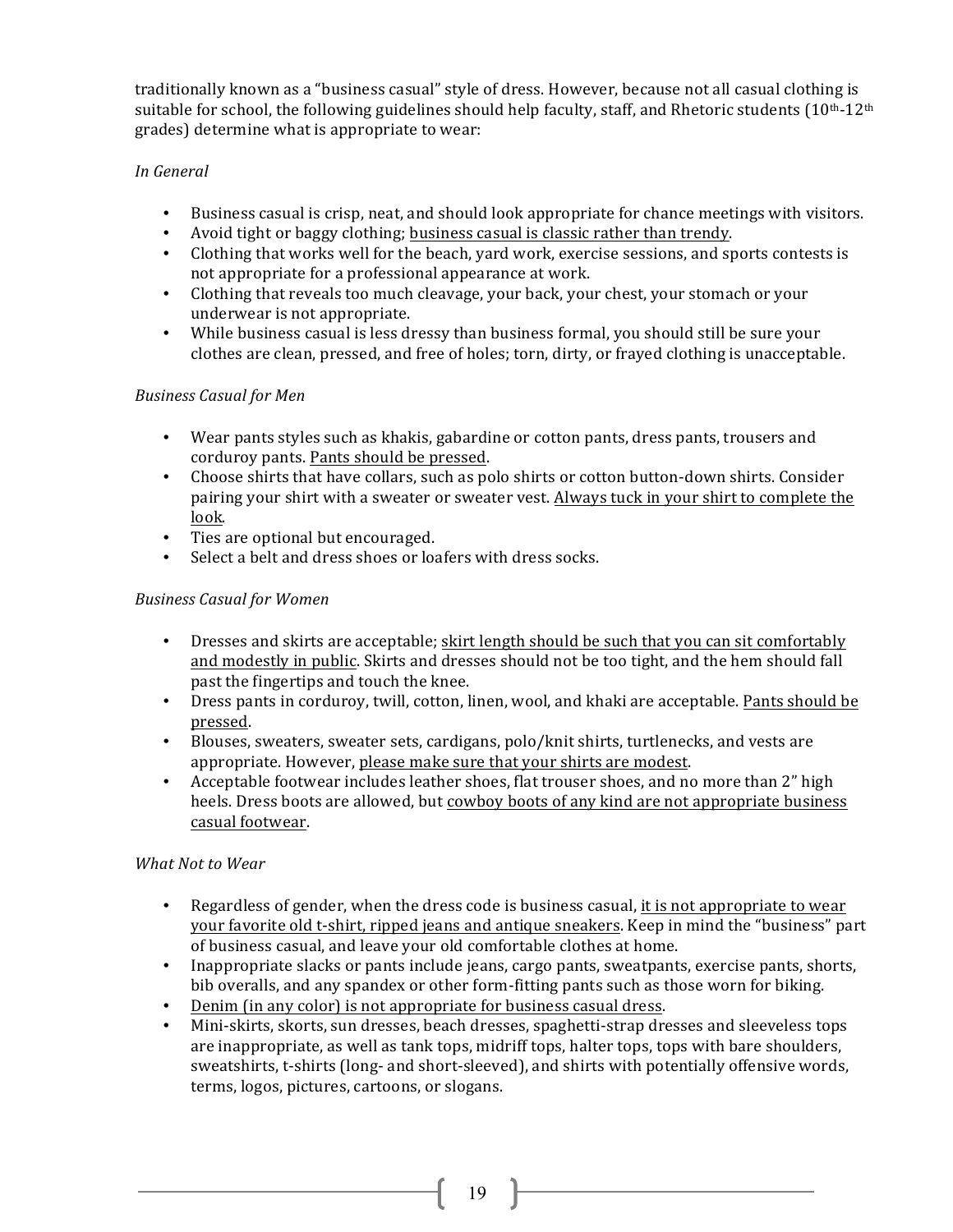Do not wear athletic shoes, sneakers, sandals (for men), flip-flops, sports shirts, sweatshirts, sport team jackets, and athletic socks. These items do not fall under the business casual category.

**Consequences for Non-compliance:** Parents, students, and faculty should understand that the dress code is not a moral issue, but one of community policy the board has laid out and placed expectation on the Headmaster to implement; thus, when there are dress infractions, parents or students may request clarification, but there is to be no debate concerning them. Concerns regarding the policy should be directed to the board.

Students in violation of the school's clothing policy will be required to serve a recess detention or to clean for the first two offenses in a quarter. Parents will be notified with a standard clothing policy violation via email and expected to address the situation at home. The third violation in a quarter will result in an office visit and parents will be asked to bring an appropriate replacement item. Any blatant violation of the clothing policy that is deemed deliberate and defiant will result in an immediate office visit and parents will be asked to pick up the student.

### **4.4 Grievance Policy**

The objective of this policy is to establish biblical guidelines for the resolution of disputes and grievances in the operation of Petra Academy. These guidelines are to be followed whenever there is a dispute or grievance concerning any aspect of Petra Academy's operations, between any two parties connected in a direct way to the school. This includes students, parents, staff, volunteers, administration, and board.

#### **Definitions**

Dispute: Any disagreement that results in broken fellowship or trust between the parties, or that disrupts the lines of authority in the school, or which (in the judgment of either disputant) threatens the successful implementation of Petra Academy's objectives and goals.

Grievance: Any concern about any decision made by one in authority, where the concern is large enough to appeal the decision beyond that authority to the next level.

Concern: The substance and detail of the dispute or grievance.

#### **The Principle:**

When conflicts occur between any two parties through their relationship at Petra, the principle of Matthew 18:15 is to be applied. Resolution should be sought first on the person-to-person level. Gossip is always inappropriate. We seek to live by relational covenant – believing the best in one another, standing shoulder-to-shoulder with one another, and talking to and not about one another.

#### **Student or parental concerns about teachers:**

- 1. All concerns about the classroom should first be presented to the teacher by the parents, or if the student is mature enough, by the student himself. A respectful demeanor is expected from both sides at all times.
- 2. If the problem is not resolved, the parents or students may bring the concern to the headmaster. If the student brings the concern, she should have permission from her parents to do so.
- 3. If the problem is still not resolved, they should request a hearing from the Petra Academy board.

#### General concerns about the operation of the school:

- 1. If parents or patrons have a grievance or dispute about the general operation of the school (apart from the operation of the classrooms), they should bring their concerns to the headmaster.
- 2. If the problem is not resolved, they should request a hearing from the Petra Academy board.

#### **Other requests for board action:**

Hopefully not all proposals to the board will be grievance-related. In fact, Petra seeks a community that is fully engaged in the vision and development of this school to the glory of God! We only request that a proposal be submitted to the headmaster in writing, at least seven days in advance of a board

 $20 \quad \blacksquare$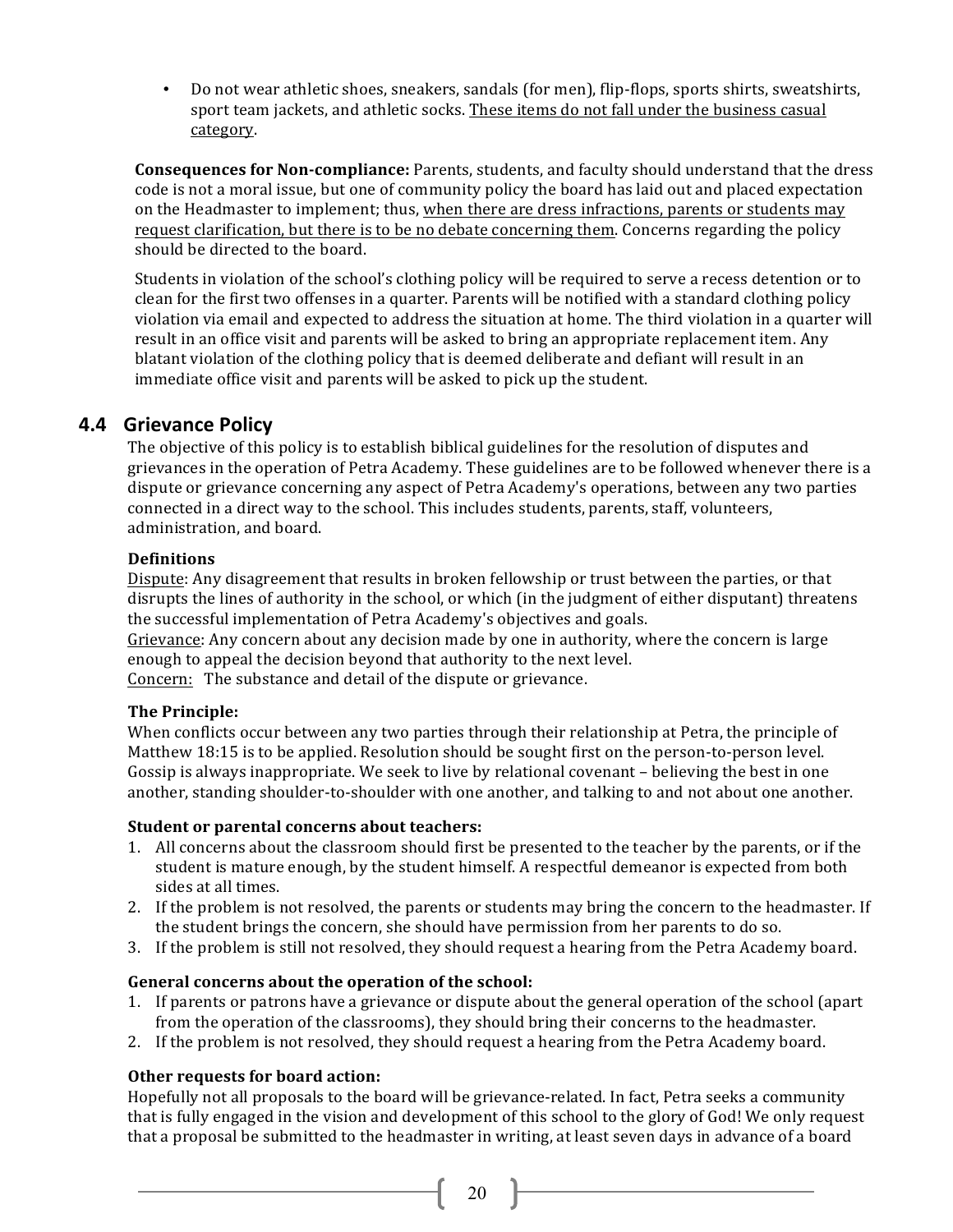meeting so the headmaster can include it in the agenda and the board members have a chance to review it before the meeting. You will be given opportunity to discuss your proposal with the Board and to present supporting information.

### **4.5 Attendance Policy**

This policy is designed to encourage student attendance at school. During regular classes, a student is exposed to various types of instruction. Because each class period should contribute significantly to the curriculum objectives of Petra Academy, and because the instructional program is progressive and sequential, it is necessary to encourage student attendance in all prescribed classes. However, in recognizing the authority of parents over their children, we understand that parents may decide that it is in the best interests of their child not to attend school on a particular day.

**Notify the school:** Please call Petra promptly when your student will be absent. In some cases, knowing of the absence as soon as possible could affect a teacher's plans for the day. Petra's phone number is 582-8165, and you can leave a voicemail for your teacher. Thank you for calling early!

**Tardiness:** Late students create a considerable distraction for both teachers and students. Please encourage your children to be punctual!

#### **Categories of Absences:**

Unexcused absences include willfully skipping or missing assigned classes. Any absences that parents have not excused, by notifying the school within 72 hours, will also be considered unexcused absences. Students will receive "zero" for all missed assignments; teachers may, at their discretion, require that the work be completed without credit.

Unplanned absences include all unforeseeable absences (e.g. illnesses, family emergencies, etc.). Students can still receive full credit for work missed that is completed during or soon after (defined below) their return. But it is the student's responsibility to contact each teacher to arrange for making-up the missed work. Students will be allowed one day to do makeup work for each day they were absent, plus one day. (Example: if a student is absent for three days, they will be allowed a maximum of four days to complete all make-up work.) Upon your student's return to school, please arrange for make-up tests before or after school, so additional instruction is not missed. Preferably, students or parents may call the school for assignments if they are able to complete some of them while they are home convalescing. Keep in mind that delays in completing make-up work can jeopardize future lessons, and can excessively delay the return of tests and quizzes to the other students.

Planned absences include all absences that are the result of a parent deciding to excuse their student from attendance at school for reasons that are foreseeable (e.g. family vacations, doctor, dentist visits, etc.). In cases of planned absence, assignments should be obtained in advance. Students are to arrange their make-up work with their teachers. Ideally, the majority of the work will be completed prior to the absence. A teacher may agree, however, for certain portions of the work to be completed during the absence and/or promptly upon return. Students will receive full credit (no grade reduction) for completing assignments within the agreed upon time, including any additional assignments given to the rest of the class during their absence.

#### **Administrative Procedures:**

- 1. A record of attendance for each student will be kept in the office. The total number of days absent will be recorded on the student's semester report card.
- 2. In the event a student is absent from a class, or from school, for more than ten days during one quarter (for any reason), the student's parents will meet with the headmaster (and teachers if necessary) to determine whether the student will have completed enough work to receive a passing grade.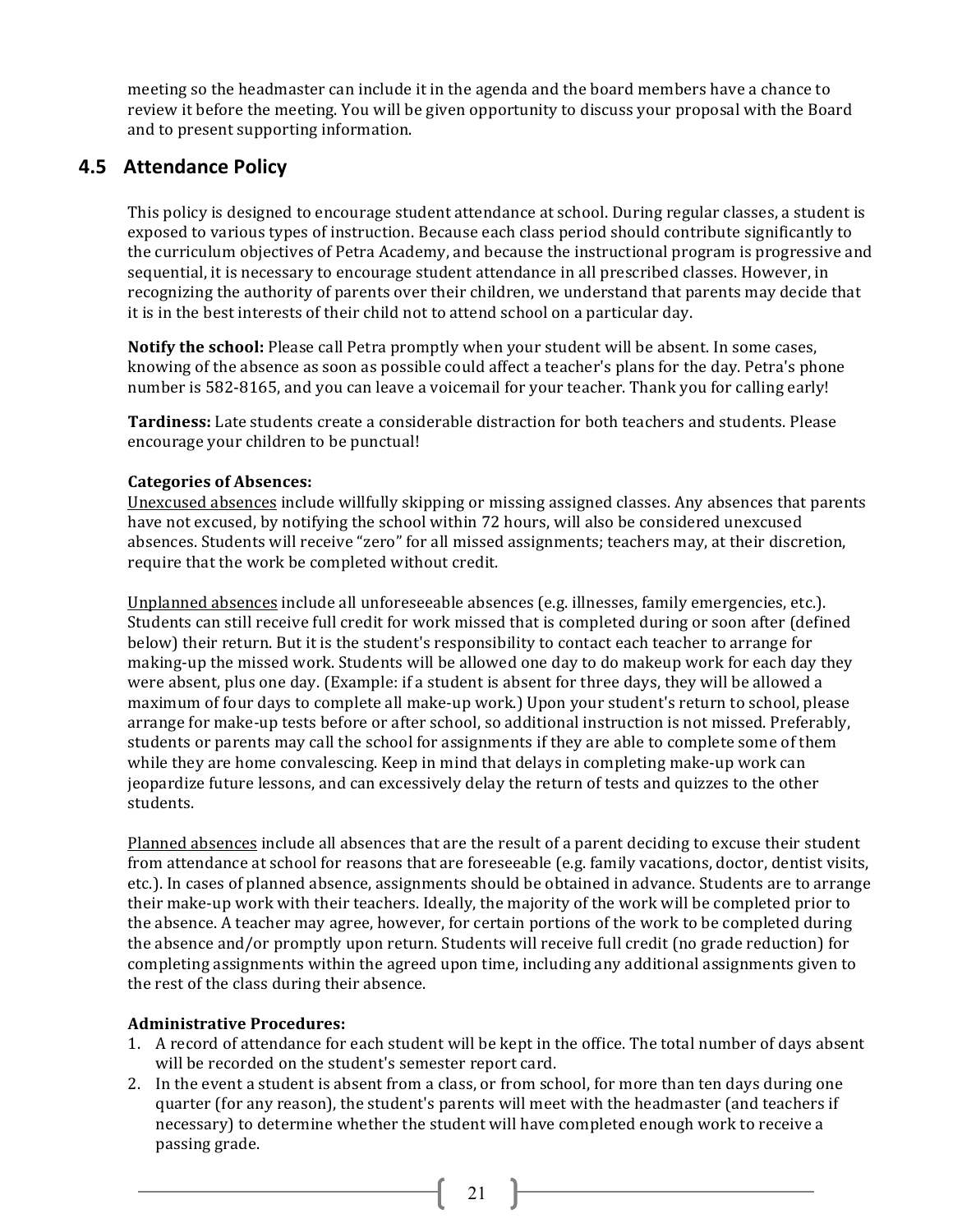- 3. A student must complete final exams before a semester grade will be given. A student who is absent during a final exam will receive a grade of "I" (incomplete) in the pertinent course until the missed exam is completed and graded.
- 4. Upon request from parents, the headmaster is authorized to waive the requirements set by other provisions of this policy. In doing so, he should take into account the following: the student's mastery in all subjects, his/her attitude toward work and study, and disciplinary record at school.
- 5. Otherwise, it is assumed that all students enrolled in Petra Academy will attend all prescribed classes, that is, parents and/or students may not choose which or how many classes to attend.

### **4.6 Sickness Policy**

If a child is sick, we ask that parents keep their child home. The school will call parents and ask them to pick up their child if a child is sick at school.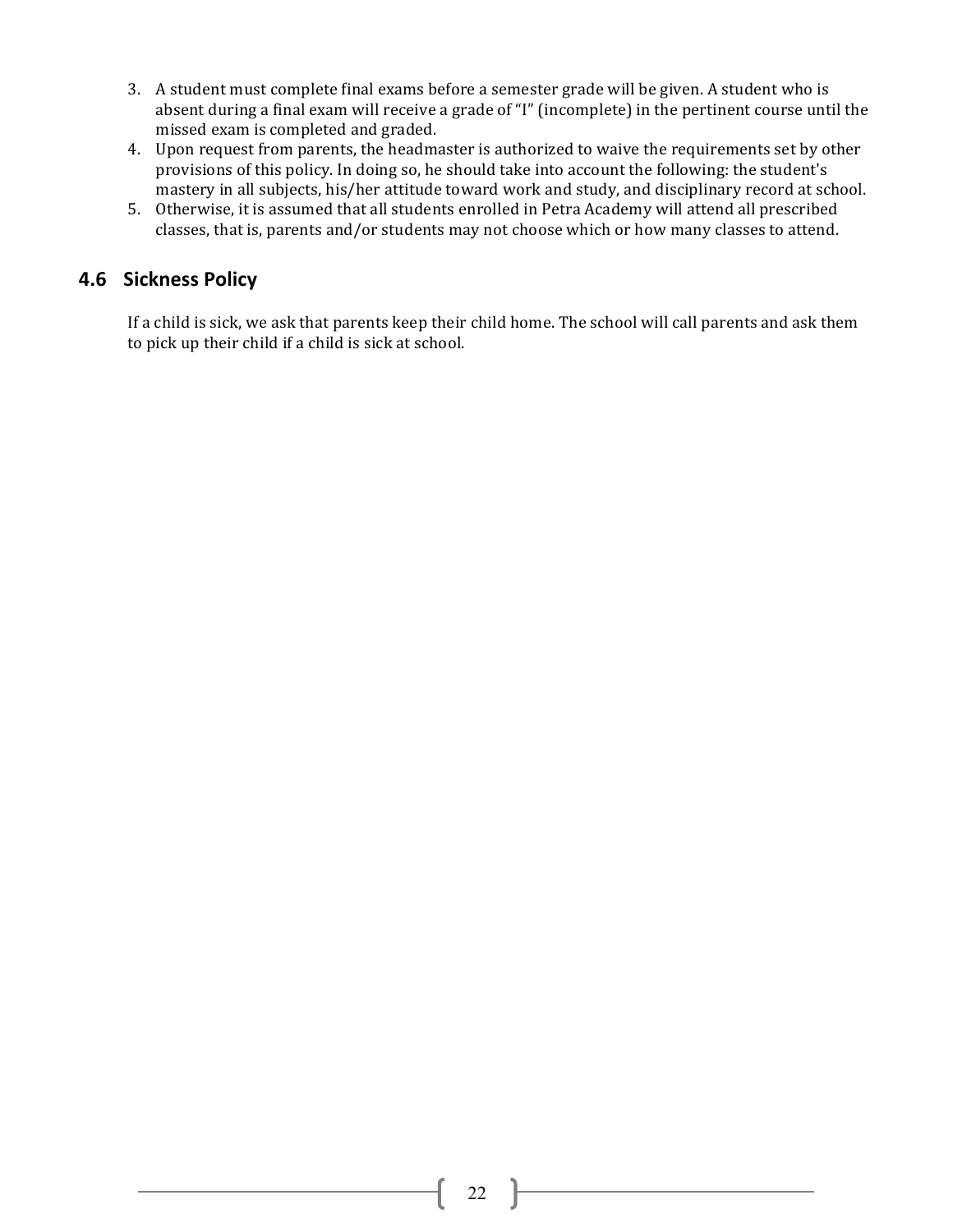# **5. STUDENT LIFE**

### **5.1 The House/Order System**

The secondary school (grades  $7-12$ ) observes a house/order system whereby the students are divided into four separate houses and orders. For the purpose of the flourishing of humanity at Petra and beyond, our house/order system helps students love God, love others, and love themselves rightly. This aspect of our community is meant to lead to mutual encouragement and informal mentorship as house/order members exhort each other to do their best. Student prefects are appointed to lead the houses and other leadership positions are appointed as well, giving students the opportunity to learn how to lead as well as to be effective followers.

### **5.2 Leaving Campus during the School Day**

**Lunchtime:** Seniors may leave campus without written permission. They are expected to return to class on time. Parents should notify the office in writing if they do not wish their children to exercise this privilege. Rhetoric-level students (10th-12th grade) may leave campus for lunch every Friday without written permission. The same expectations apply as to the senior privilege above.

Parent Request: If a student needs to leave school during school hours, a parent may notify the office either by calling or sending a note. The student will be given permission to leave and their absence will be excused.

**Student Request:** If a student wants to leave school during school hours, they must receive permission from the headmaster. If the need is urgent and legitimate, the student will be given permission to call their parents. If the parents approve, the student will be given permission to leave and the absence will be excused. (The best practice is to plan ahead!)

**Student Drivers:** Students who drive to school are expected to do so in a safe and responsible manner. Meticulously observe all traffic laws.

**Sign-out & Sign-in:** It is important that we are able to account for every student at any given time of the school day. For that reason, we ask that students who need to leave campus, for whatever reason, sign out at the office and then sign back in when they return.

### **5.3 School-Sponsored, Off-Campus Events Policy**

This policy seeks to ensure that school-sponsored, off-campus events meet the same standards for safety, quality, and content established in the educational programs at Petra Academy. It also seeks to ensure that the same standards for student conduct established at the school are maintained at all events sponsored by Petra. Finally, this policy is designed to limit the liability assumed by Petra for school-sponsored events.

- 1. Off-campus events require the attendance of at least one staff member from Petra. More may be necessary, depending upon the size of the event. Staff members may volunteer or be asked to serve as drivers; however, a staff member should never drive an individual student while serving in an official capacity.
- 2. Attendance at off-campus activities is generally limited to the students who are currently enrolled at Petra. Exceptions may be granted by the headmaster. If children other than Petra students attend (children of parent chaperons), they must be under the constant and direct supervision of the parents and are not the responsibility of Petra staff.
- 3. Parents must sign a written waiver releasing Petra from any liability for all events taking place offcampus. This statement should also authorize medical treatment to be given to the student in case of injury.
- 4. The headmaster must approve all proposed activities (all fieldtrips must have academic value),

23 }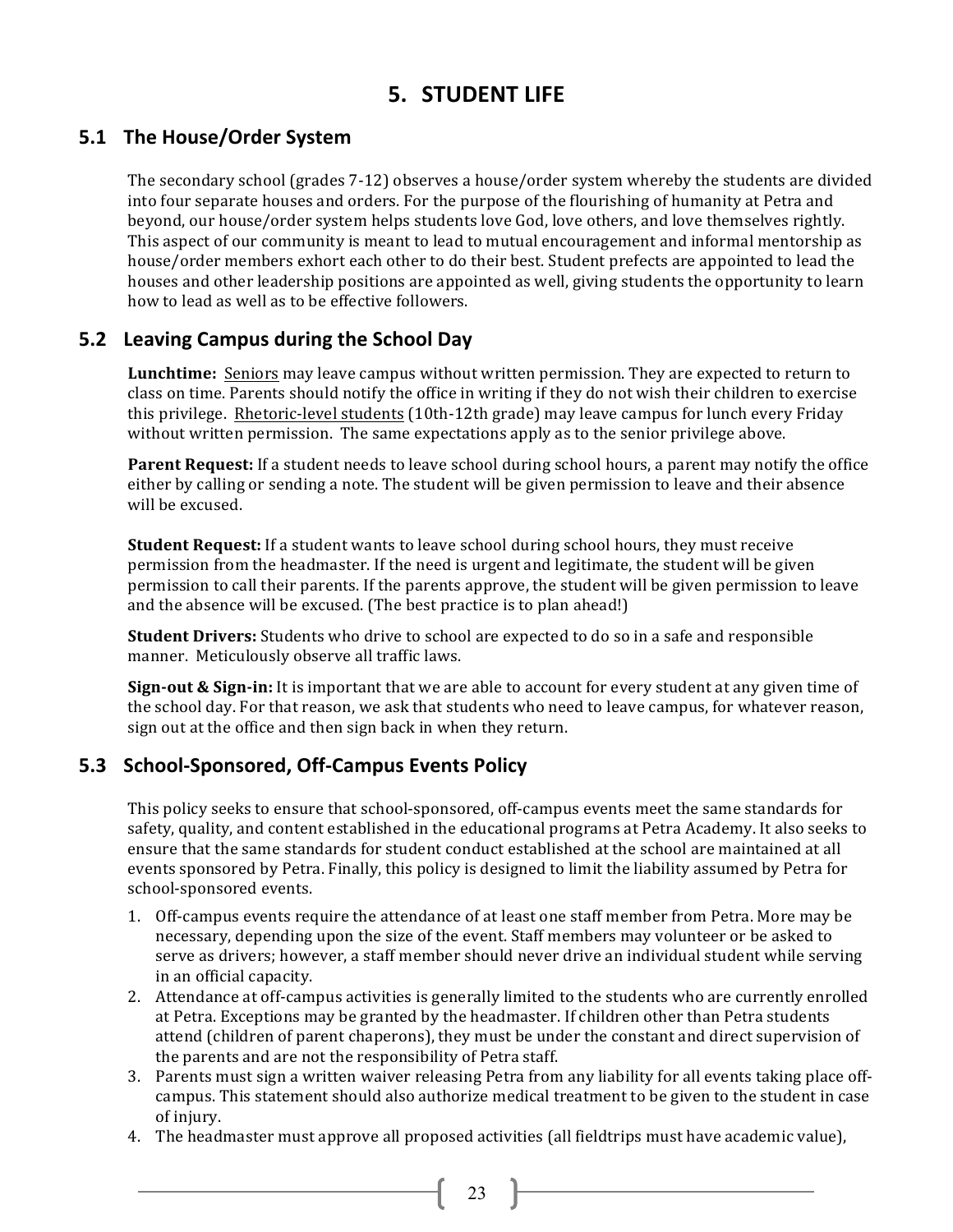# **PETRA ACADEMY – 2015-2016 SCHOOL CALENDAR**

#### Classes will be held Monday through Friday unless otherwise noted.



Please be aware and let others know that Petra Academy offers an **OPEN HOUSE** every Thursday morning from 9-11 AM for any prospective parents and/or students who would like to visit the school and classrooms.